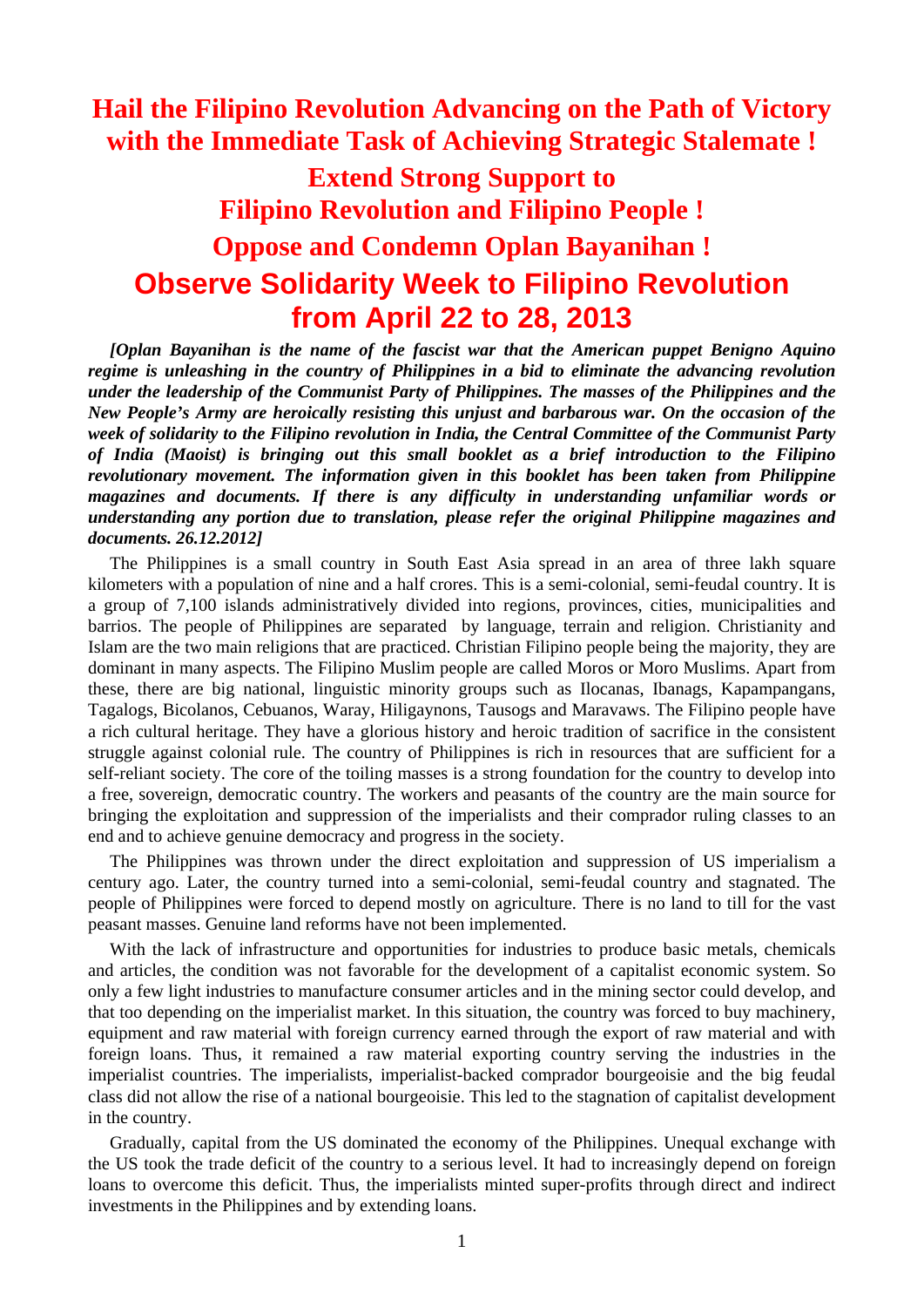Due to the implementation of imperialist policies, inflation is on the rise in the country. In the name of clearing foreign debt, 'financial reforms' favorable to foreign investment have been intensified. Thus, the Philippines has fallen into the tightening iron grip of US imperialism, IMF, World Bank and Multi National Companies. The US agent Benigno Aquino, president of the Philippines, have implemented US-dictated neoliberal policies and opened the doors to all kinds of foreign-made consumer goods, especially luxury goods. As a result, traditional exports are facing losses and local industries are undergoing financial strangulation. The dependence of the economic system of the country on the export of raw materials and semimanufactured goods have thrown the people into a crisis. The Aquino government has allowed the reuse of US military bases in Clark, Pampanga, Subic and Zambles for the deployment of its warships, submarines and spy-planes in the South China Sea. These military bases were closed down decades back due to popular protests after the overthrow of the dictator Marcos. This deed has mortaged the sovereignty and the geographical integrity of the country. US intelligence activities are on the rise in the Philippines. With the recent agreement between the New York Police and the Philippines Police, the US interference has increased even more. Like all previous governments in the Philippines, Benigno Aquino too is unleashing severe violence on the masses to serve the interests of the imperialists - particularly US imperialism, which is inviting strong resistance from the people.

Day by day unemployment is on the rise in the country, reaching a high rate of twenty-four percent. The real wages of the workers are declining due to direct and indirect taxes. Workers, especially women workers, are migrating to foreign countries in a large number, and are forced to work at dead cheap rates of wage. In the foreign lands they are facing severe exploitation. Due to the horrible working conditions and atrocities, at least five dead bodies of the Philippine workers are reaching their home country every day. There is an increase in the attacks on worker's rights to attract foreign investment and cuts in the government budget on welfare schemes. More and more opportunities are being created to allow the exploitation by the imperialist monopoly companies and the domestic monopoly capitalists through subsidies in taxes, facilitating the way for contracts, business and all kinds of capital investment, privatisation, stock market deregularisation and denationalisation.

With the economic 'reforms' initiated by the government, fertile agricultural land is going into the hands of foreign corporations, big comprador bureaucratic bourgeoisie and big landlords. Military and police suppression campaigns are being taken up in order to seize land from the poor peasants and national minorities. In the name of promoting the scheme for selling land voluntarily, big landlords are exploiting the wealth of the country. The lives of the peasantry have become terrible with the high tenancy rates in agriculture, increased cost of production in agriculture and hike in the prices of essential commodities.

While speaking of the autonomy of national minorities on the one hand, their power in political, economic, military and other such fields is being curtailed by the government on the other. Their rights to land and inheritance of property are being violated by the foreign corporations in an indiscriminate manner.

Indiscriminate plunder of natural resources of the Philippines is going on unabated. The environment is being permanently damaged due to deforestation for export of timber, excessive fishing and open-cast mining, etc.

Due to the decline in the living conditions and deteriorating working conditions of all classes belonging to the exploited masses, social inequalities have increased while employment opportunities have decreased, leading to mass discontentment. Social unrest is spreading and intensifying. The Aquino government has proved itself incapable of mitigating the ever intensifying economic and social crisis.

Contradictions between the reactionary ruling classes too are manifesting in violent forms. The ruling-class factions are maintaining private armed groups, groupings in the reactionary army, police and paramilitary forces.

Since the semi-colonial, semi-feudal system in the Philippines has entered a long-term economic crisis and is heading towards collapse, there is a visible intensification in the fundamental contradictions of the country. The world capitalist crisis is making a severe impact on the Philippines in the economic, political and social spheres. This is reflected in the rate of economic growth, which has rapidly declined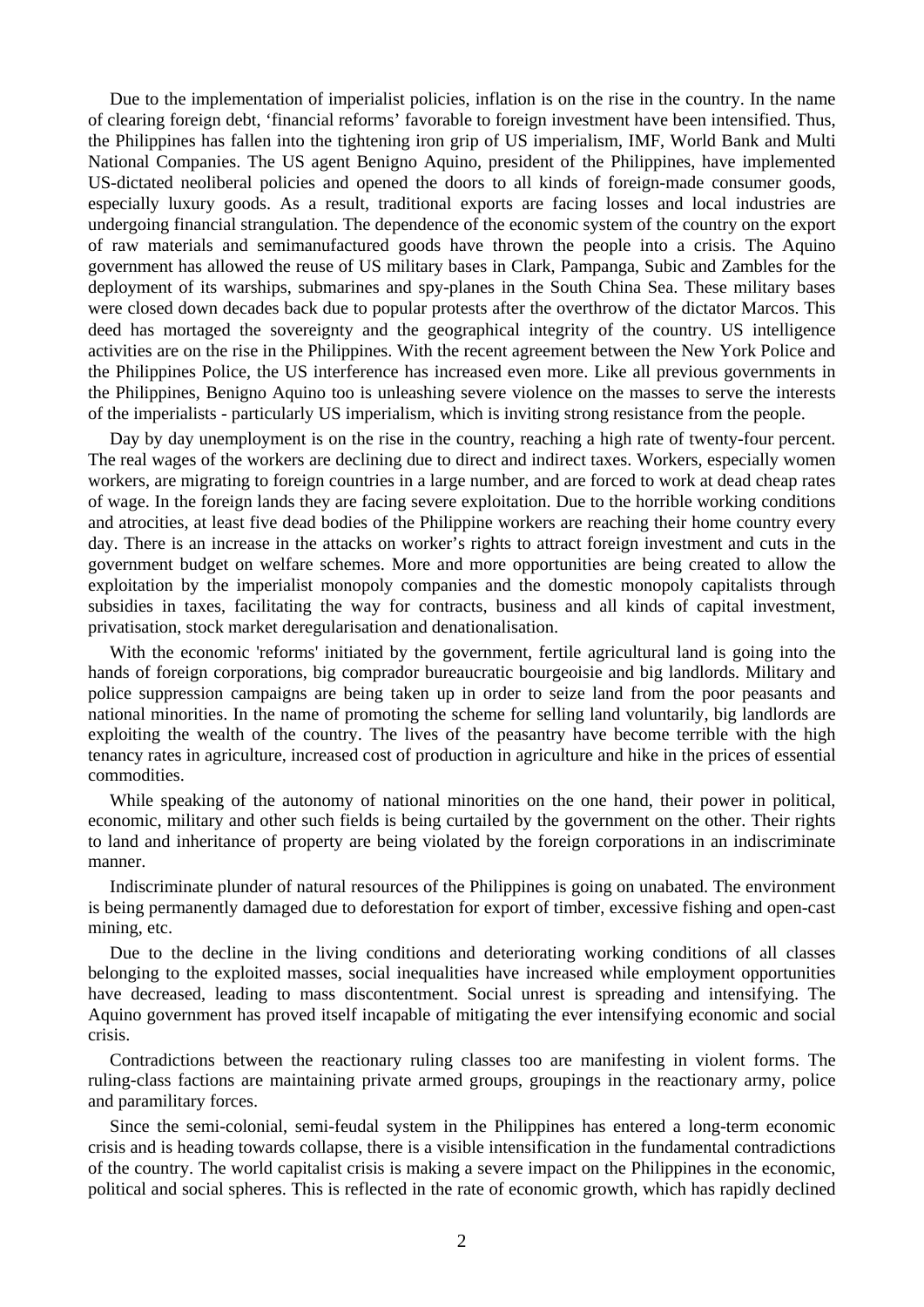since 2010. The crisis is exposing the economic, social, political, cultural and moral degeneration and corruption of the ruling classes in the country. The puppet nature of the rulers is being glaringly exposed, and so is the fact that the Benigno Aquino government is obediently serving US imperialism like a pet dog.

The Communist Party of Philippines (CPP) has analysed the socio-economic system of the country and formulated its general political line in order to destroy the three main enemies of the people, i.e., imperialism, big feudal class and big comprador class. It is waging an intense class struggle to liberate the country by successfully completing the New Democratic Revolution through agrarian revolution under the leadership of the proletariat on the basis of worker-peasant alliance.

## **Birth and development of Communist Party of Philippines**

In the  $18<sup>th</sup>$  century, the Filipino people rose up in hundreds of armed rebellions against Spanish aggression and colonial rule. Due to the heroic resistance from the masses, the Spaniards could never take hold of the entire country. In fact, the people were successful in protecting the mainland of Mindanavo and Cordilleras areas.

In 1896, the National Democratic Revolution was initiated under the leadership of Katipunas. This is said to be the first successful anti-colonial struggle in Asia. In 1899, the Filipino people were deprived of their national freedom due to US aggression. The workers, peasants and the toiling masses fought heroically against the mighty military power of the US. In the 1896 revolution, the factionalistic and deceitful Ilastrado leadership that represented the local exploiting classes surrendered to the US colonialists and turned into puppets of the imperialists.

The Communist Party of Philippines emerged from the anti-feudal struggle of Hakbalahaps (Filipino peasantry) in the early 1930s. This is known in history as the famous 'Hak struggle'. The Communist Party formed worker and peasant organisations and led the movement. A few months after the formation of the Party, US imperialists and their puppet government banned the Party and the worker and peasant organisations. People's leaders were arrested. However, the people's resistance did not look back. The formation of Socialist Party of Philippines (SPP) in 1932 gave new energy to the peasant movement. In 1939, CPP and SPP merged into one Party.

CPP led the anti-Japan people's army (Hakbo Nag Bayan Laban Sa Hapan or Hakbalahap) against the Japanese occupation of the Philippines in the Second World War. Japan lost in the war and retreated. On July  $4<sup>th</sup>$  1946, the namesake Philippines republic was established with fake independence under the dictates of US imperialists. In 1950, the Hak (peasant) guerilla army initiated armed struggle under the leadership of the unified Party. In AUgust 1950 , Hak guerilla units attacked eleven towns in the Luzon Island and seized a large number of weapons. While Communists came to power in Eastern Europe and China, revolutionary struggles emerged in the South East Asian countries. This alarmed US imperialism and it came out openly to eliminate the "Spectre of Communism". It extended a big military hand to the puppet Filipino government in order to eliminate the Communist Hak rebellion. The first comprador president of the US imperialists, Rokjas, banned the peasant guerilla army and revolutionary mass organisations. The government unleashed a wave of attacks on the guerillas and the people in order to suppress the intensified Hak struggle with a guerilla army of fifteen thousand soldiers. The succeeding president Qurino appointed Raman Magasaysay as the Defence Minister who had gained reputation as a commander in the anti-Japan guerilla war during World War II (he later became the president). He let loose the worst fascist methods in suppressing the Hak rebellion. He tried to divert the rebellion with fake land reforms. With the dictates of the Pentagon and CIA, he trained the Philippines Army and deployed it to suppress the peasant revolution. While the police succeeded in arresting the main Hak leadership, the Lava leadership in the merged Communist Party which subsequently led the movement took to right deviation. As a result the Hak rebellion suffered a temporary setback by May 1954. Since the Communist Party transformed into a rightist party, the Hak guerilla army too drifted away from its objectives.

#### **The revival of the Party**

In the first half of the 1960s, a new wave of New Democratic Revolutions and National Liberation movements emerged many semi-colonial, semi-feudal countries. Various people's movements (workers,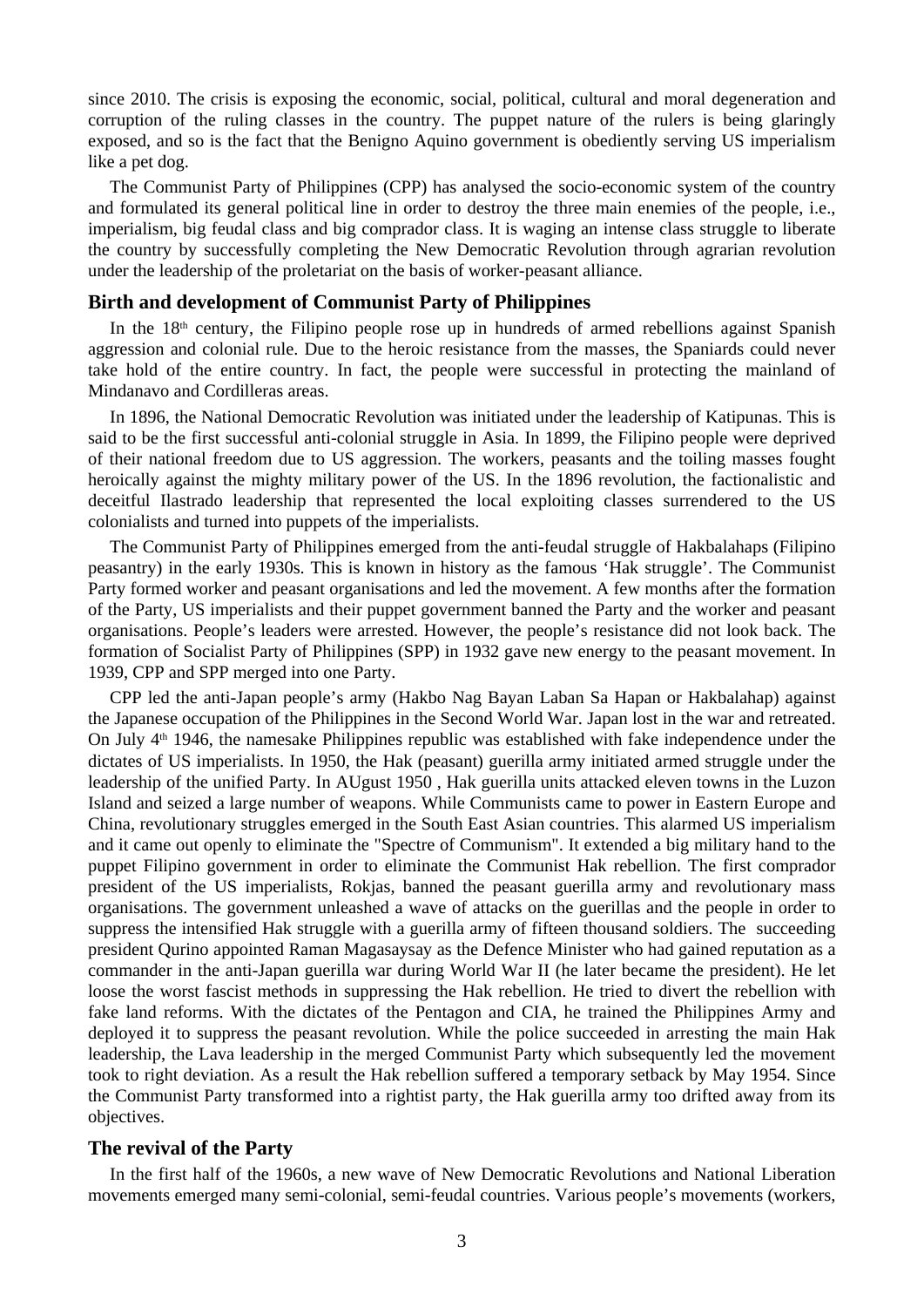students, youth, intellectuals, the black people in America, civil liberties movement, anti American war movement) came up in the imperialist and capitalist countries all over the world. In the second half of the 1960s, the Great Debate taken up by the Communist Party of China under the leadership of Comrade Mao Tse Tung against modern revisionists Tito, Thore, Togliyati, Krushchev etc. in the International Communist Movement and the Great Proletarian Cultural Revolution (GPCR) in China sent ripples across the world. Naturally, the genuine communists in the Philippines too were influenced. Genuine communist revolutionary forces rejected the rightist deviation of the leadership of the CPP and took up the correct path of revolution.

In this backdrop, the National Democratic Revolution of the country revived in the 1960s. The people grew more discontent with the increasing crisis in the country's economy and exploitation by the US imperialists, the big comprador bourgeoisie and the big feudal classes. The propaganda work and organisational efforts of the newly emerging proletarian revolutionaries and the few veterans of the old merged party gradually started to show results.

The people's movement of the country was inspired by the glorious national democratic revolutionary struggle of Vietnam against US occupation, the national liberation struggles in the backward countries, the worldwide protest movements including in the US against the war of aggresson on Vietnam, increasing radicalism of the students and intellectuals in the Western countries and Japan, and other such movements.

A patriotic movement was born among the students and intellectuals in towns like Manila, Luzon, Visayas and Mindanavo. Issues like equal rights, withdrawal of the US bases, nationalisation of the retail market, role of the Philippines in the US occupational war on Vietnam and other such issues were raised by this movement.

By the end of the 1960s, workers rejected the authority of the fake trade unionists and took up militant strikes. The revolutionary trade union movement picked up. Moreover, peasant movements for the right to land and against atrocities of the landlords in the rural areas gained momentum. The antifeudal struggle under the leadership of the revived Communist Party intensified and developed in the direction of armed agrarian revolution. The armed activities of the Lumad minorities in Agusan, Bukidnon, Surigao and Mindanavo provinces against land grab and atrocities of the domestic and foreign capitalists and their armed guards were also on the rise.

Consequently, CPP was reorganised on the 26th of December, 1968. The message of National Democratic Revolution reached the broad peasant masses. A few revolutionary commanders and fighters of the old guerilla army that were under the Taruc-Sumulong gangster clique were influenced by revolutionary propaganda in the towns. They came in contact with the revolutionary youth organisations and thus gradually established relations with the Party. New People's Army (NPA) was formed on the 29th of March 1969 with sixty revolutionary commanders and warriors who split from the remaining persons of the old peasant guerilla army and with 9 automatic rifles and 20 countrymade weapons. By then, except for the support of eighty thousand masses in Tarlann second district, a few activists among fifty thousand members of various mass organizations, a few party cadre and the People's China as the International Socialist Base, there was no other support for the new Party. The new revolutionary leadership studied the experiences of the Filipino revolution in the light of history and applied Marxism-Leninism-Maoism to the Philippine society depending on its positive achievements. In order to destroy the obsolete semi-colonial, semi-feudal system, the party formulated the general political and military line of Protracted People's War. It also formulated proper strategy and tactics to bring together and organise the proletariat, peasantry, students, youth, intellectuals, women, nationalities and minorities. It started various revolutionary democratic mass organisations to form the National Democratic Front of Philippines (NDFP). Gradually the organs of New Democratic Power (People's Committees) were formed. This created the basis for the revolutionary armed struggle in the countryside and the secret revolutionary movement and legal mass movement in the cities. On the other hand, it started efforts together with various Maoist organisations and parties in the international level for the World Socialist revolution and to fulfill the tasks of the international proletariat. In this process the preparatory commission of the National Democratic Front was formed in 1971 under the leadership of the CPP.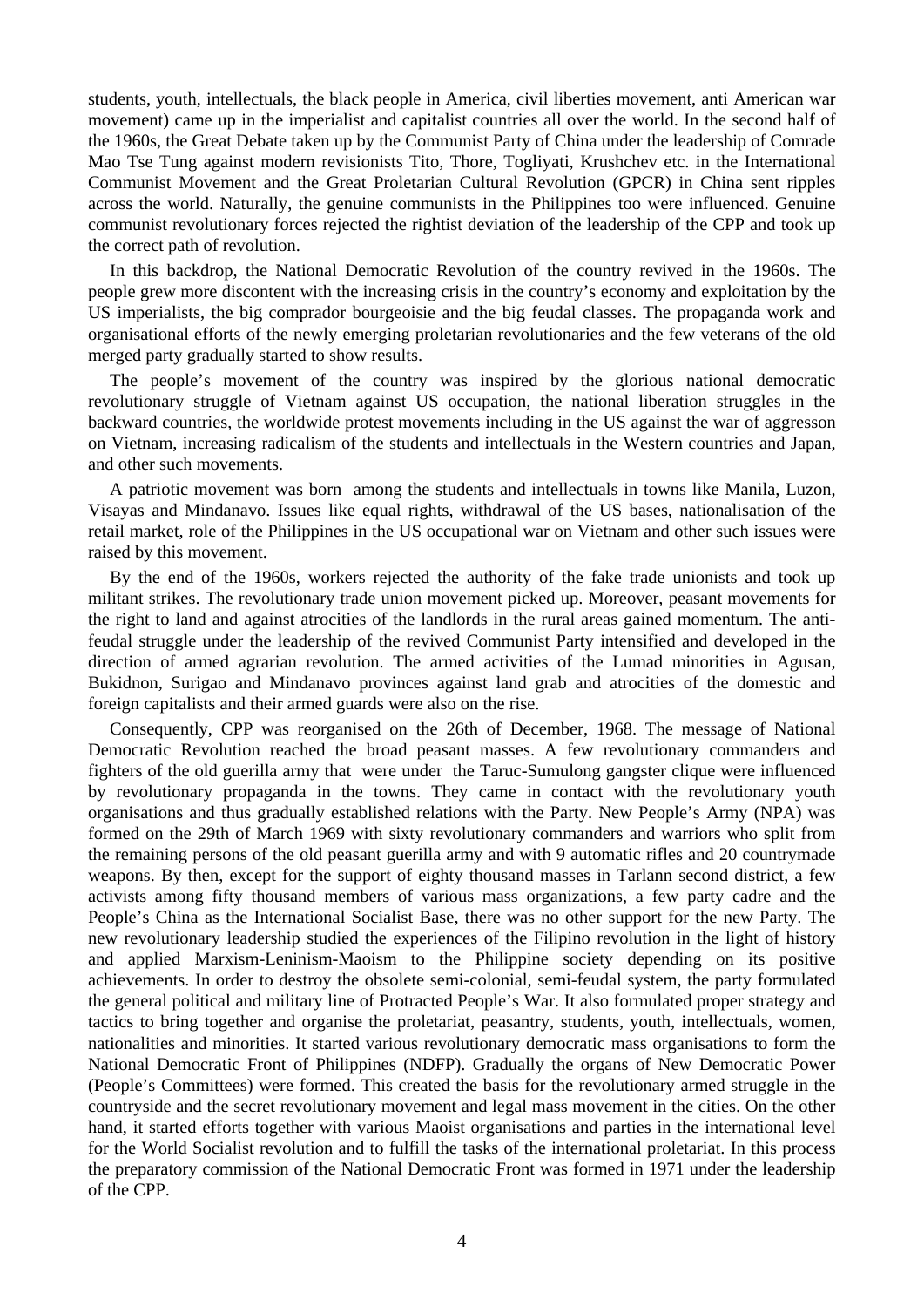At the same time, the people of the Moro nationality got organised against national oppression, exploitation and for the right to self-determination. They took to militant actions and initiated armed struggle.

Soon after the NPA was formed in 1969, it conducted several attacks in 1970 on the armed forces of the Philippines government. The party decided to form party committees at the regional level and NPA commands in 1969 itself, but it could come into practice only during 1970-'72. Thus, regional commands were formed in North Luzon, Central Luzon, Manila-Luzon, South Luzon, West Visayas, Mindanavo and other areas.

It can be said that the period between 1972 and 1974 was the time during which the NPA spread across the country. Also in 1973, the Party, NPA and NDF preparatory commission was formed. The period between 1969-'79 was the decade in which the armed revolution was initiated across the country. And lastly, this was the time during which guerilla fronts, guerilla zones and guerilla bases were formed in certain strategic areas in the country. Until 1979, the NPA mainly operated as armed propaganda squads and guerilla squads. Anyway, it also had a few platoons to conduct attacks on the enemy and to serve as the centre for mobilising the forces whenever necessary. In 1979, platoons and company-size units were gradually started. Sparrow units were formed in the plain areas. Armed partisan units and small guerilla squads worked secretly in the areas of enemy control. Thus, armed activities spread to the plain areas.

In the period between January and March 1970, there was a spurt in the protest activities of the militant youth and student organisations in the capital city of Manila. This was known as the 'First Quarter Storm'. Around fifty thousand to one lakh people participated in each of these protests. These spread to the big cities and towns of the country. These mobilisations developed into a strong political and cultural movement with a national consciousness. It brought forth the basic problems of the people caused by US imperialism, feudalism and comprador capitalism. This mass upsurge propagated the National Democratic Revolutionary task in an unprecedented scale. It strengthened the revolutionary struggle and encouraged militancy among the people of the Philippines.

In order to give a blow to the Party and the NPA, the dictatorship of Marcos started a suppression campaign in the name of 'nip in the bud' between 1968 and beginning of early 70s. 'Oplan Mamamayan' was another suppression campaign unleashed between early 1970s and 1986 during which massacres, shooting s, large scale armed attacks, forcible displacement, bombing, total burning of villages, intimidation, looting, arrests, detainment and torture were perpetrated against the people to suppress all kinds of democratic rights.

As the crisis in the semi-colonial, semi-feudal system intensfied and the masses were sloganeering for a revolutionary change, Marcos declared Martial Law (military rule) and brought forth his fascist dictatorship in a blatant manner. Democratic rights were denied in an unprecedented level Not only the patriotic and progressive forces but other factions of ruling classes that criticized the ruling faction were severely repressed. Around one and half lakh people were massacred. More than 60 lakh people were displaced. Arrests and torture became a daily phenomenon.

Anyhow, even before Martial Law was declared, the people's war expanded as the revolutionary conditions ripened. The exploitation and fascist repression reached an intolerable level and so the exploited masses courageously rejected the dictatorship of Marcos under the leadership of the CPP. The armed resistance of the people gradually intensified and expanded. In order to build a stable foundation for the unity of all the people's forces that went underground as a result of the Martial Law, the preparatory commission of the NDF released a ten point programme on the 24th April 1973. Later, this date was declared to be the formation day of the NDF.

Since the people's army and the united front stood on a strong basis, armed agrarian revolutionary struggle spread like wildfire in the countryside. The revolutionaries concentrated initially in the strategic areas in the islands and later in the areas of secondary importance. From the forest areas the armed struggle spread to the plain areas, towns and the sea coast. The movement advanced through the antifeudal struggles demanding a reduction in the land tenancy, interest on loans, hike in the agricultural wages and for remunerative prices for crops. The movements of the workers, students, women,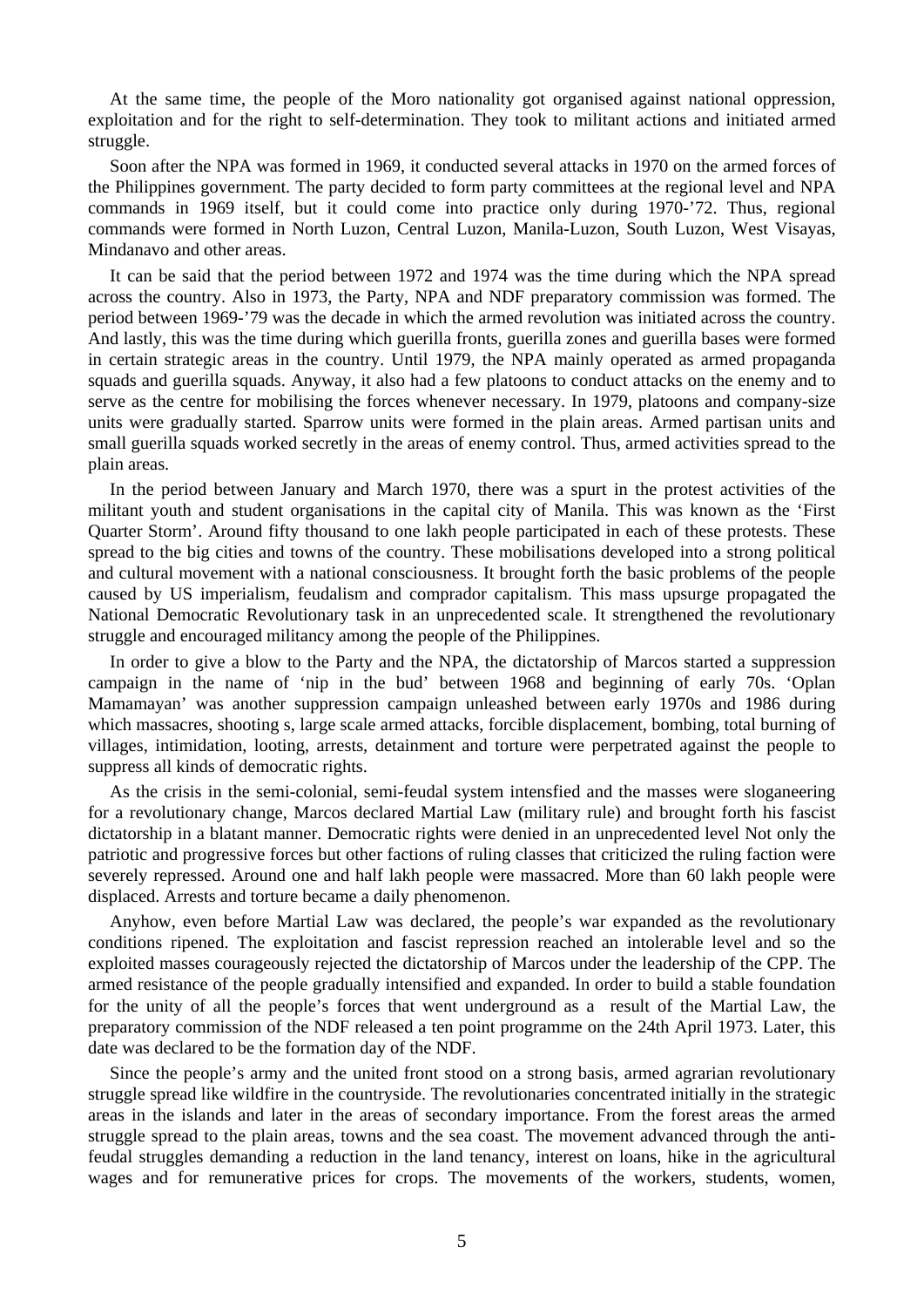intellectuals and the urban poor intensified. Open and secret movements developed fast and in a coordinated way.

NDF played an important role in all these mass upsurges. The Party lent direct guidance to these movements. NDF took a correct line in the fight against Lava's rightist, reformist line. It gained experiences in legal and illegal mass struggles. Through this NDF played a vital role in forming and consolidating various revolutionary, democratic mass organisations. It directly led many anti-imperialist and anti-feudal struggles. It rallied lakhs of people against the bureaucratic, comprador rulers. It made efforts to coordinate and strengthen the emerging alternate organs of revolutionary people's power in the countryside. With the united efforts of the Party, NPA and the NDF, guerilla fronts, guerilla zones and guerilla bases were formed and developed. People's war advanced to a higher level. Through this experience it was once again proved that there must be proletarian leadership to the United Front and that worker-peasant alliance is a must in armed struggle. Thus, apart from the basic classes, the urban petty bourgeoisie and the vacillating middle bourgeoisie could also be organised. It was possible to utilise the splits in the reactionary classes, isolate them, destroy their power and establish embryonic forms of New Democratic Power. In order to succeed in the NDR, the experience of the NDF proved that the Party and the United Front must have the same programme and the same revolutionary class line. The CPP learnt about Protracted People's War, the two stage revolution (first the NDR and then the Socialist revolution), their funamental principles and its concrete application in a semi-colonial, semi-feudal condition from the experiences of the victorious revolutions in China and Vietnam as well as their own past struggles.

At the same time, the Party guided the mass organisations through the bureaus under the organisation department. They faced the problem of maintaining their secrecy in the towns during the raids of the enemy. However, in general secrecy was successfully maintained even during the bureaucratic rule of Marcos as is clear from the fact that the NDF brought out the *Liberation* bulletin soon after the declaration of Martial law. It also started the 'Free Philippines News Service' with the help and cooperation of the 'National Press Bureau' of the Party. It sent to the guerilla zones a large number of cadre and people's activists who came under the vigilance of the enemy in the towns.

In 1975 and '76 there was a spurt in the worker and student movements. Legal peasant organisations were initiated in the area outside the guerilla zones. As the legal progressive people's movement gradually developed, the 'Christians for National Liberation' (CNL) played a great role. Thus, the NDF was much more strengthened and the comprador Marcos government failed in suppressing the revolutionary movement in 1976-'77. Rather, the movement developed and expanded in the period.

In these favorable conditions the tactical counter offensives of the NPA reached great heights in the first half of the 1980s. In the period between 1980-'83, guerilla fronts were formed in various provinces. The minimum programme of armed agrarian revolutionary reforms was implemented. The organs of political power were formed. By 1985 the NPA became an army with seven thousand rifles.

The Moro people in the South formed an army against the fascist rule of Marcos and waged armed struggle. The Moro Revolutionary Organisation (MORO) became a partner in NDF. NPA consolidated it. The Cordillera people strongly resisted the building of a dam on the River Chico that would destroy the environment and the Cellophil Corporation in Abra. They became part of the formation of the People's Army and the revolutionary front to achieve the right to self-determination. The revolutionary movement developed in the other areas of the country, especially in the Lumad nationality region in Mindanavo. In 1981, the Cordillera People's Democratic Front (CPDF) was formed and joined the NDF. In 1980, NDF together with the Moro National Liberation Front (MNLF) took up a planned struggle against the dictatorship of Marcos in front of the Permanent People's Tribunal in the city of Antwerp in Belgium. Thus, NDF was successful in organising moral and material support from other countries for the revolutionary movement in the country.

In 1981, the secretariat of the NDF was formed. In 1984, secretariat was formed in the whole of the Visayas area and then in Paane, Negros, and the Samar islands.

In 1982, NDF formulated the new Katipunan draft programme and sent to its friendly organisations and other progressive organisations. By early 1985, this gained popularity in the country and abroad. In 1983, when Senator Benigno Aquino was murdered, there were unprecedented protests by the people.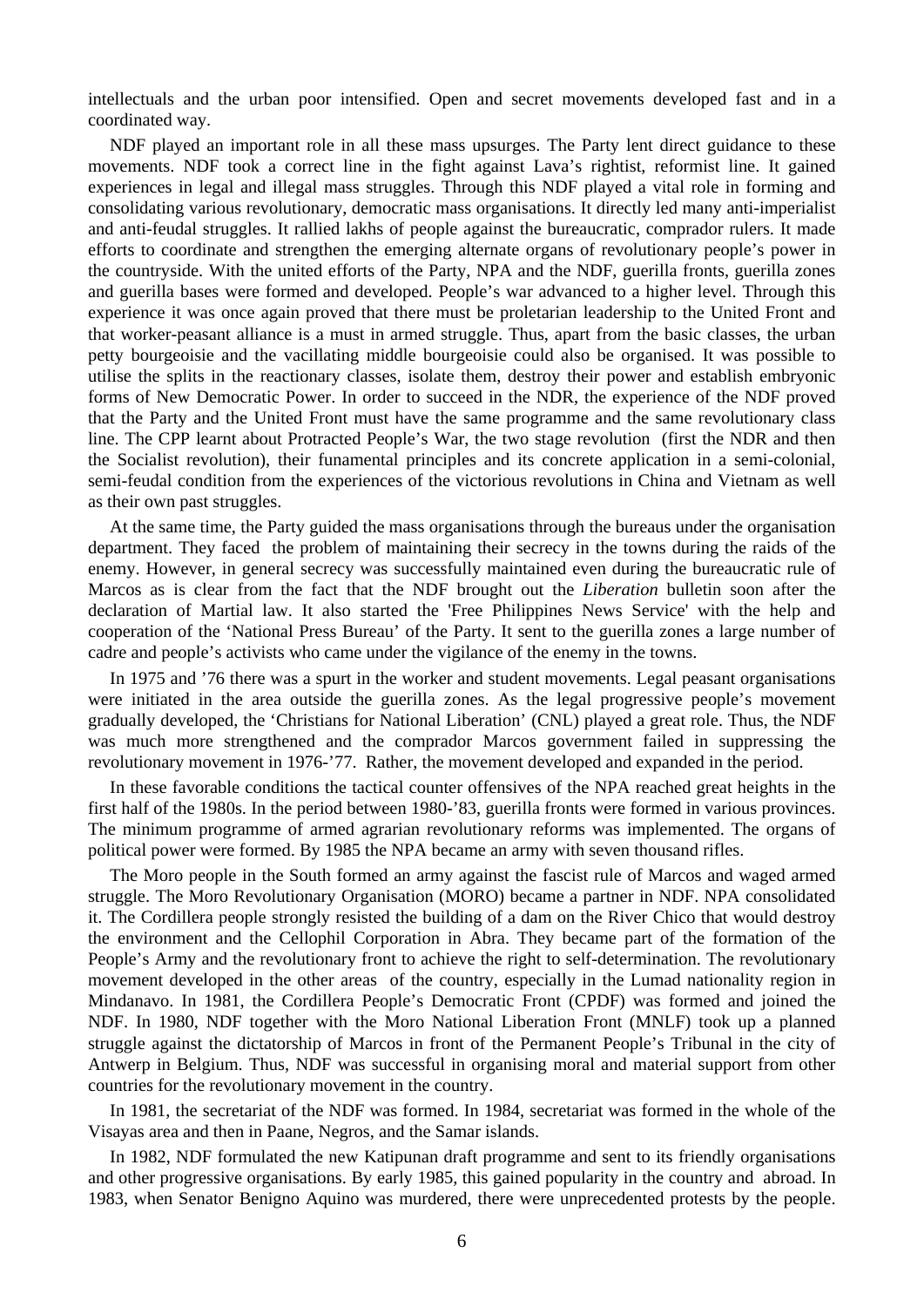The National Democratic movement made a great leap forward. New people's organisations, United Fronts, sectional, multiple sectional organisations and open movements in many forms, long marches and large demonstrations were organised. With the integration of the open movements with the armed struggle, big mass upsurges took place in the period between 1983-86.

There was a speedy decline in the social conditions of the people and contradictions among the ruling classes intensified. The People's War gave severe blows to the government armed forces. There was a huge protest from the people against the assassination of the Senator Benigno Aquino. All these led to the expansion of the anti-fascist movement. More than a thousand mass organisations came together to form a United Front called Bayan in May 1985. It was mainly based on the strong will and strength of the workers, peasants and a majority of the exploited masses. This had a membership of nearly ten lakhs comprising of women, youth, students, the urban poor, national minorities, church workers, teachers and professionals. It struggled for national freedom and democracy. A few sections of the ruling classes also became part of it. There was also a rebellion in the most powerful instrument of the ruling classes, the army. The protest of the masses took the form of a general insurrection. There was growing discontentment in the reactionary camp as well. As a result, the dictatorship of Marcos collapsed in February, 1986.

In the early 1980s, carried away by the growing favorable conditions and fast advancing revolutionary struggle, the party leadership went for quick victory which was reflected in military adventurism, combined with an urban insurrectionary policy. As a result, left adventurism became dominant in the party. This contributed to the subjective assessment in Mindanavo and other areas that enemy agents infiltrated into the Party and the revolutionary organisations. This led to an antiinfiltration hysteria (Kampanyang Ahos) and also certain bureaucratic trends. All these factors hampered the advancement of the revolutionary forces. NPA could not counter the tactics of the enemy. It suffered severe losses. At that time, when compared with the counter-revolutionary armed forces, the People's War was in the stage of strategic defensive.

During this period, the people's struggle against the fascist dictatorship intensified in the countryside and the urban areas in various forms. The loss resulting from the party's drift away from the line of People's War was slightly mitigated by this struggle.

After Marcos, Corazon Aquino came to power. She immediately held talks with NDF and made a ceasefire agreement. This continued for sixty days. But the government violated this agreement and indulged in a killing spree called the Mendiola massacre. It also started a very big cruel suppression campaign. While Corazon Aquino came to power with attractive and democratic slogans, she took up the policy of 'complete war' and 'gradual organisation' against the people since 1987. In the middle of 1987, the government unleashed 'Oplan Red Buster' and in 1988 it conducted 'Oplan Delta Buster' which inflicted severe losses to the Party and the NPA.

The Ramos government that succeeded the Corazon Aquino government took up continuous Internal Security Operations – ISO in the form of 'Oplan Lambat Bitug – 1, 2, 3, 4'. All these operations were in accordance with the US-dictated Low Intensity Conflict (LIC). On the one hand, psychological war tactics were implemented and on the other, cruel armed attacks were intensified. The government adopted the tactic of 'clear, hold, consolidate'. Secret murderous gangs like Alsa Masa, Pulahan, Putiyan, Decolores etc. were formed. These were later rechristened as the Civil Voluntary Organisation (CVO) and the Citizen's Armed Force Geographical Unit (CAFGU). The country was thus strangled by fascist terror. This gradually led to a situation of undeclared Martial Law. Though the people for a while had some illusions about Corazon Aquino due to the bitter hatred against the Marcos dictatorship, the new government too was isolated from the people soon after coming to power. It tried to eliminate the revolutionary movement but failed to do so.

In 1986, NDF started its activities in South Luzon and formed its two Municipal Councils in South Tagalog Region. In late 1986 and early 1987 its regional councils were formed. Subsequently all the mass organisations held congresses and became more active. Thus, by the end of 1980 NDF could bring unity among the revolutionary forces. Internationally it enhanced relations with anti-imperialist forces and came into contact with certain foreign governments and various interstate (international) organisations.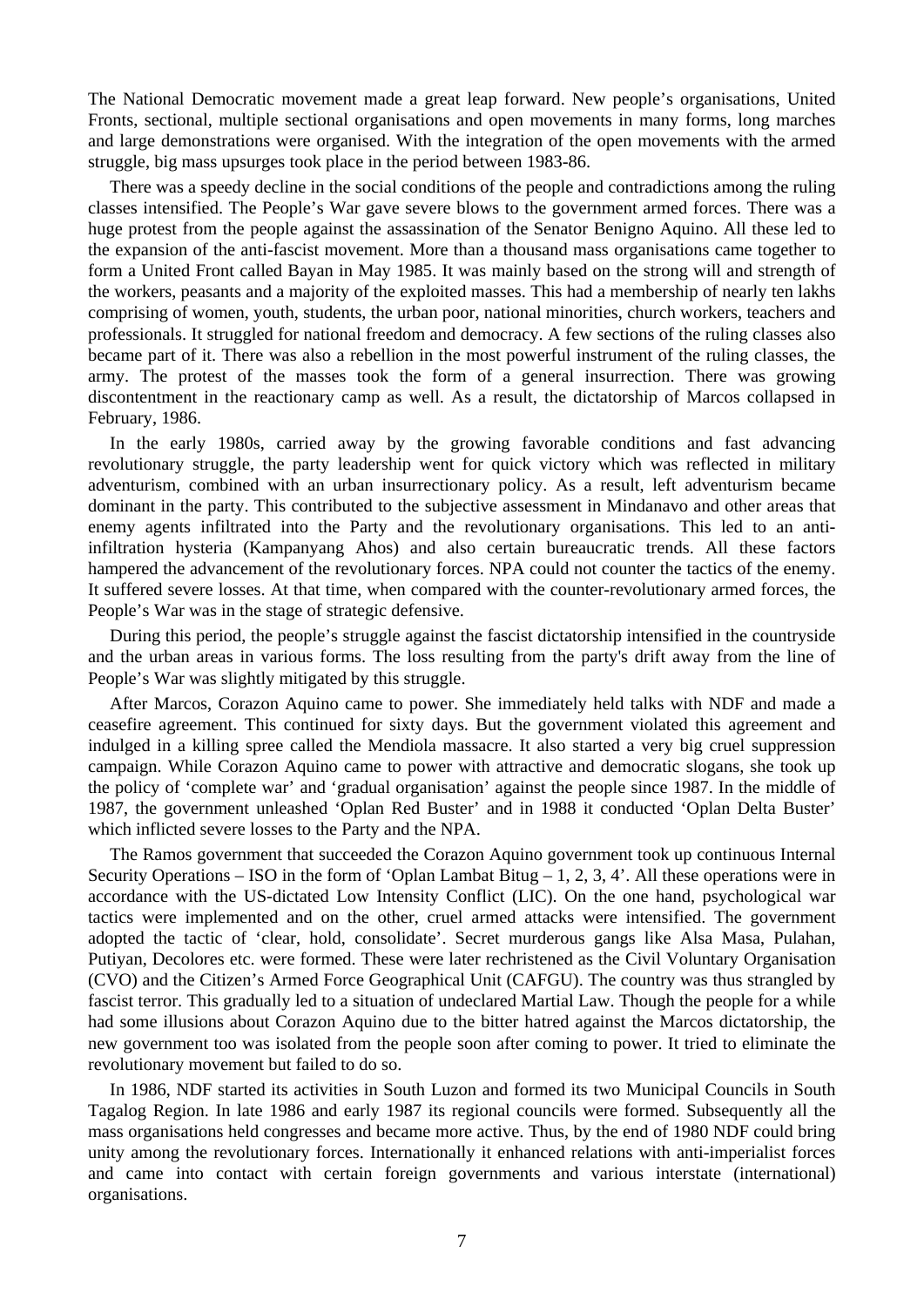The National Congress of NDF was held in July 1990. In this Congress, according to the main revolutionary principles and the policy of the Party on United Front, basing on its successes and principled criticism against wrong ideas about United Front, it formulated the Programme and Constitution. It elected the National Council and the Secretariat.

The NDF primarily worked as the preparatory force for the organs of state power from the municipal level to the top and also as a form of organisation. The Conferences and Councils of NDF paved the way for the building of organs of people's democratic power. But NDF was not a people's government. It was a preparatory force for the formation of such a government. It conducted certain duties officially on behalf of such a people's government. It represented the revolutionary movement and the organs of the people's state power. It represented the national, democratic rights and interests of the broad masses and protected the same. NDF inspired the secret mass organisations and the open democratic forces in intensifying and expanding the agitations against foreign monopoly capitalist forces and domestic reactionary forces in all the main fields of struggle and main issues emerging in national and social life. It played a vital role in enlightening the masses and organising them with the demand to close down the US military bases. Thus, it represented the broad masses countrywide. It participated in the peace talks with the government between 1990 and 1992. Both sides signed the Hague Declaration on the 1st of September 1992 and agreed to continue the talks.

NDF and its fraternal organisations are strongly committed to the general line of New Democratic Revolution. It believes that stable and just peace is possible only by fulfilling the objective of the people's struggle for national liberation and democracy. NDF always criticised the government's peace slogan whih was raised whenever it wanted to unleash a total war and cruel repressive policy. NDF strongly stuck to the stand that for genuine talks there is a need for a neutral foreign government or any international organisation as the third party and that the talks should be held in any neutral foreign country. The attitudes, actions and representations of NDF and its fraternal organisations in the Philippines and at the international level greatly contributed to the advancement of the revolutionary movement. Since the formation of the NDF the credit of all its successes go to the revolutionary cadre, activists, the hard work of the masses, their agitations and their sacrifices.

Meanwhile, the movement under the leadership of the CPP suffered a setback in the last phase of 1988 due to the mistakes and wrong trends within the party. The party suffered severe losses in the leadership and also the subjective forces. The Party, NPA, mass organisations and the mass base became significantly weak. Areas of struggle were diminished. Even in suh an adverse situation, the revolutionary forces stood strongly in favour of armed struggle and fought against the wrong adventurist line. In 1992 the great rectification movement was taken up and a deep two line struggle was conducted. The party was strengthened as a result. NPA too was strengthened. The people became united. The mass organisations and the NDF expanded. The mass base was enhanced and strengthened. The people of the country were organised into powerful struggles against US imperialism and the country's puppet government. Thus, the loss due to the wrong trend was gradually overcome.

Due to the ideological and political weakness of a section of the party leadership, there was an overemphasis on the favourable objective conditions in the country and a wrong assessment of the prevailing class contradictions. The party rectified these mistakes by strongly committing itself to the general political line and the line of Protracted People's War. This formed the necessary basis for future advancement and successes. The party continued to struggle against the persons responsible for the wrong trends. Die-hards, renegades and opportunists were thrown out of the Party. All the revolutionary forces were unified and the rectification campaign proved to be a great success. The party expanded its mass base all over the country, strengthened it and intensified the guerilla war and the People's War to the best of the capabilities of the revolutionary forces and the favorable conditions.

By 1998-99 they successfully completed the second great rectification movement with which the Party, NPA and the entire revolutionary movement achieved significant successes. They advanced the People's War according to their subjective strength by conducting the armed agrarian revolution as its axis.

After Joseph Estrada came to power as the president, another suppression campaign was taken up against the revolutionary movement between 1998 and 2001 under the name 'Oplan Makabayan'. This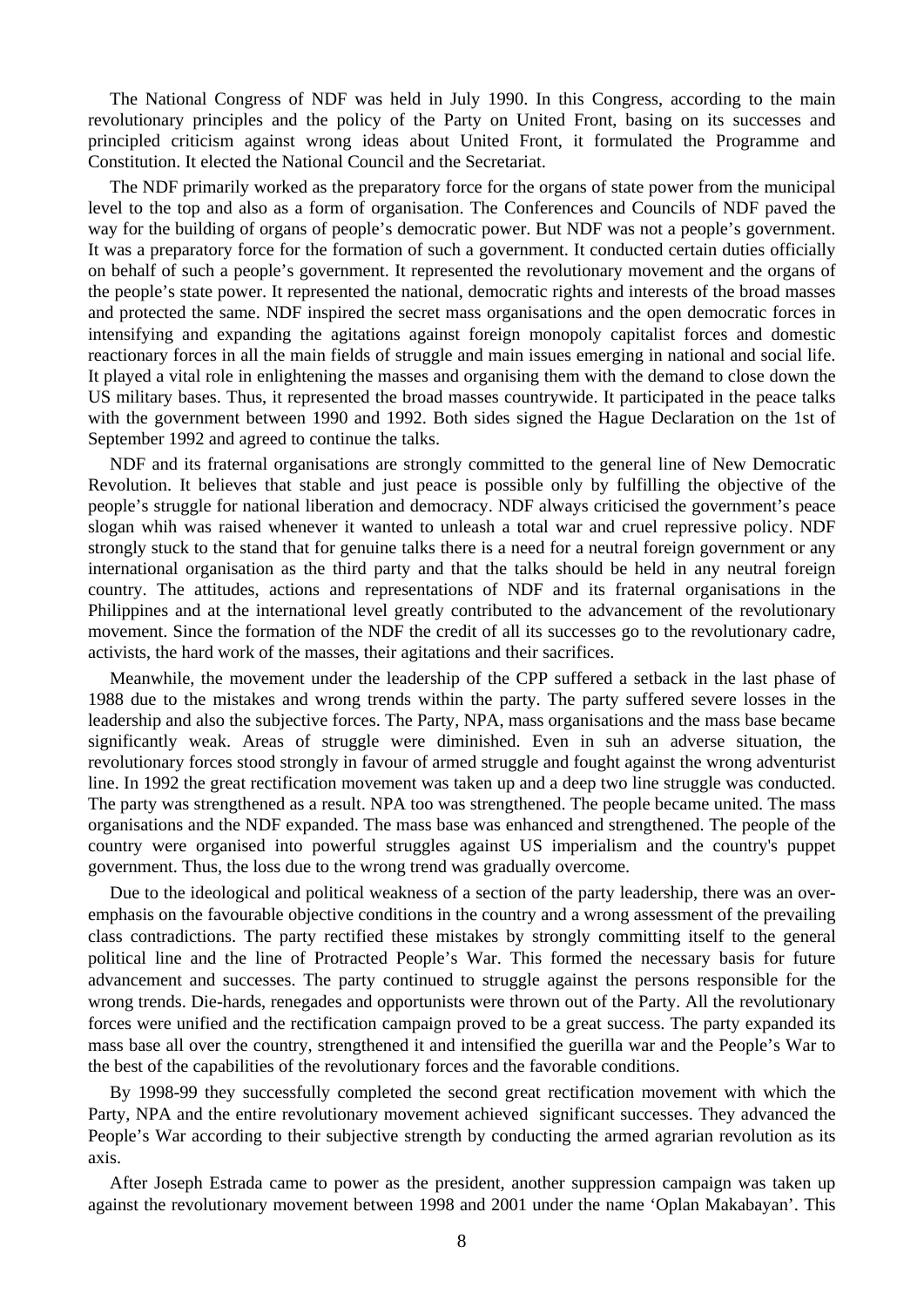continued with the aim of giving an irrecoverable blow to the revolutionary forces. The tactics of 'Clear, hold, consolidate, develop' was implemented, concentrating initially in South Tagalog and Bycol areas and later in North Mindanavo. Anyway, this repressive campaign too failed to suppress the people's revolutionary armed resistance.

The next president Gloria M Arroyo took up repressive campaigns from 2001 to 2010 under the banner of 'Oplan Bante Laya – 1' and 'Oplan Bante Laya – 2' as per the diktats of the US imperialists. The aim of these campaigns was to eliminate the NPA or to weaken it. These attacks became synonymous violence and terror unleashed on the Filipino people.

However, the countrywide Tactical Counter Offensive Campaigns by the NPA and a strong people's movement defeated 'Oplan Bante Laya – 1' by mid 2005. The general staff of the Philippines army admitted this failure in 2006.

But the government covered up its failure and once again prepared to defeat the NPA strategically and eliminate it. Its failed scheme was revived under 'Oplan Bante Laya  $-2$ ' in the name of 'improved national internal security'. As a part of this scheme the revolutionary activists were branded with 'sedition', they were kidnapped by the murderous gangs, tortured and murdered. It shamelessly propagated that the Communist Party of Philippines and NPA killed them. Though the colleagues, friends and relatives of the deceased proved with evidence that the army was responsible for these murders, the army continued its Goebblesian propaganda. The Party called upon the masses to launch a full-fledged struggle to bring down the exploitative government, to intensify the guerilla actions and to advance the struggle for national liberation and democracy. Observing the atrocities committed by the enemy forces the International Human Rights organisations, religious organisations, governments of certain countries, the UN human rights committee and journalists conducted fact-finding campaigns. They demanded that the Philippines government bear responsibility for its cruel acts.

The areas in Mindora, East Visayas and Central Luzon were strangled by the fascist attacks of the cruel military officer Major General Jovito Palparan. It was a campaign in which many activists and agitators were picked up and murdered. More than a thousand died in the attacks of the murderous gangs of the Philippines army. False cases were foisted on the activists who were branded as the 'enemies of the state', on the mass leaders and those who criticized the government uncompromisingly. There was no difference between legal-illegal, open -secret and armed-unarmed forces. Patrolling became a general phenomenon in the towns including the capital city of Manila.

Strategically the ratio of the NPA forces and the Philippines army is 1 to 10 (one NPA guerilla for every ten policemen). But the NPA in the present stage of strategic defensive is capable of conducting tactical counter offensives against the Philippines army in the ratio of 10 to 1, i.e., ten guerillas for one policeman.

At any particular occasion, the Philippines army is in a position to concentrate its forces in only a few areas. So the NPA gained initiative in conducting its TCOCs. NPA conducted many actions in the form of raids, ambushes, sabotage actions, sniper attacks and arrest operations. The broad masses were educated and organised in protest demonstrations and resistance struggles in a more decisive manner.

Due to the successful guerrilla attacks of the NPA, the Philippines army suffered huge and unprecedented blows. The morale of the army and the police was on the low. The regular police forces were angry with their officers for ill treatment, for deceiving them in the supply of food articles and allowances, for sending them blindly to dangerous patrols and for conducting countless suicidal operations.

With frequent defeats, fear and tension, discontent and hopelessness, the military officers and the regular police forces indulged in attacks on the people and large scale repression was committed. Similarly, they also created 'encounter tell-tales' to boast about their successes in war and also to cash in on the sale of arms and ammunition by falsely claiming that they were lost in encounters.

The Philippines government and its military forces fabricated wrong stories that they killed many NPA warriors, that many NPA units had surrendered, that they occupied many NPA camps and that they destroyed many guerilla fronts. In fact, it was the Philippines army that faced many losses. Ordinary people were described to be surrendered NPA guerillas. They occupied villages and boasted of having occupied NPA camps. In fact, they could not destroy a single guerilla front. In fact, the NPA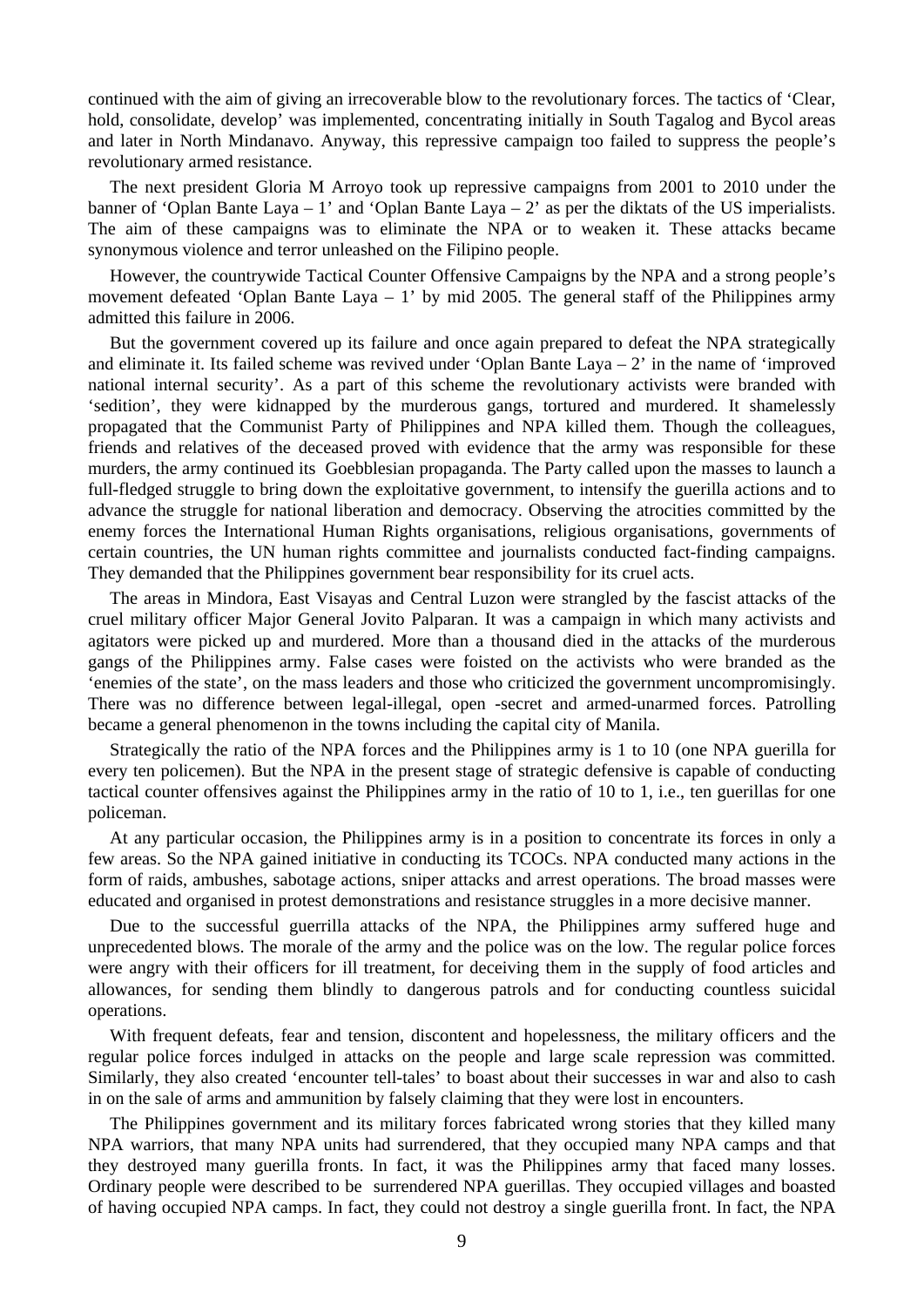is paving way for the construction of many more guerilla fronts. Out of the total 7,100 islands, the guerilla fronts are being constructed in 170 districts.

The Arroyo government and the army frequently boasted in the past that they would destroy NPA or disintegrate it by mid 2010. In 'Oplan Bante Laya  $-2$ ' - second campaign of the government - they stationed large forces in schools in the town areas and churches, arranged check posts in the streets of the towns, conducted large scale operations to terrorise the workers and the poor people in the towns and to suppress the national democratic movement in the cities. This campaign, however, was an even bigger failure. The chief of the general staff General Victor Ibrado had to admit in June 2010 that the Arroyo government failed to suppress the armed revolution and the mass movements.

Thus, the NPA gained unprecedented strength in all fields as the biggest revolutionary army by conducting tactical counter offensives in the present stage of strategic defensive of the People's War. The TCOC was aimed at defeating the counter-revolutionary campaign of the exploitative ruling classes by extensively mobilising the masses and integrating them with the NPA.

The NPA has been tempered in many battles. At present, it is capable of giving strong blows to the enemy across the country through tactical counter offensives in a short span of time. It has gained experience and confidence in the struggle against the enemy, in propagating revolution, in campaigning for the national and democratic rights of the people and in organizing them extensively. It has achieved great success in gaining the support of the peasantry and other masses for the armed movement. Tens of thousands are in the people's militia forces which are working as the local police and a reserve force, replenishing the losses and meeting the emerging needs of the NPA. A full-fledged command system has been developed in the NPA in the sub-regional and provincial level or in areas (sub-regional, front) where there are three to five guerilla fronts. The military command also extends from the local forces to the militia, the barrio self-defense core and the partisan or sparrow units engaged in special operations in the urban centers.

NPA expanded its activities to thousands of barrios in the seventy provinces of the country and hundreds of towns and cities. A 33 percent rise has been achieved in seizure of weapons from the enemy forces during tactical counter-offensives. The number of guerilla fronts have grown to more than a hundred. While big guerilla fronts cover 60-100 barrios, small and medium level fronts cover 40-59 of them. New guerilla fronts are developing at a fast pace in new areas. It has a base of lakhs of masses. Lakhs of people are organised in around 1600 towns and 800 cities.

CPP is expanding and organising its revolutionary mass base by forming People's Committees that are the new organs of peoples power, mass organisations and local party branches. The organs of people's power are being formed and developed with the active support of workers, peasants, women, youth, cultural activists and children's organisations. Under these organs of people's power the working committees of mass organisations, as well as departments such as education, land reforms, finance, employment, production, health, defense, cultural affairs, legal affairs etc. are functioning. The local party branches are leading the local organs of state power. NPA has emerged as a strong weapon in the hands of the revolutionary organs and organisations of the people's democratic government.

People's militia is working as local police in each barrio starting from squad to platoon formations. It is also conducting surveillance and occasional raids against the armed forces of the government. The organs of state power and the mass organisations have an well-knit network to observe and report about the movement of the government forces and its activities. The people's militia and the defense committees are uniting with the local self-defense units and are playing an important role in developing the guerilla war extensively.

The main feature of this stage of the people's war is building the Party, the People's Army and the revolutionary people's movement in a big way. The revolutionary mass base is ceaselessly expanding and deepening. The people's army is being organised in the formation of a company in each guerilla front and a platoon in each guerilla zone as standard force. Other platoons cover a broad area. The districts covering guerilla fronts consist of a platoon in each municipality.

The organs of political power are being formed in organisationally strong areas in the barrio, municipality and district levels. Efforts are being made to enlighten the people of the rural and urban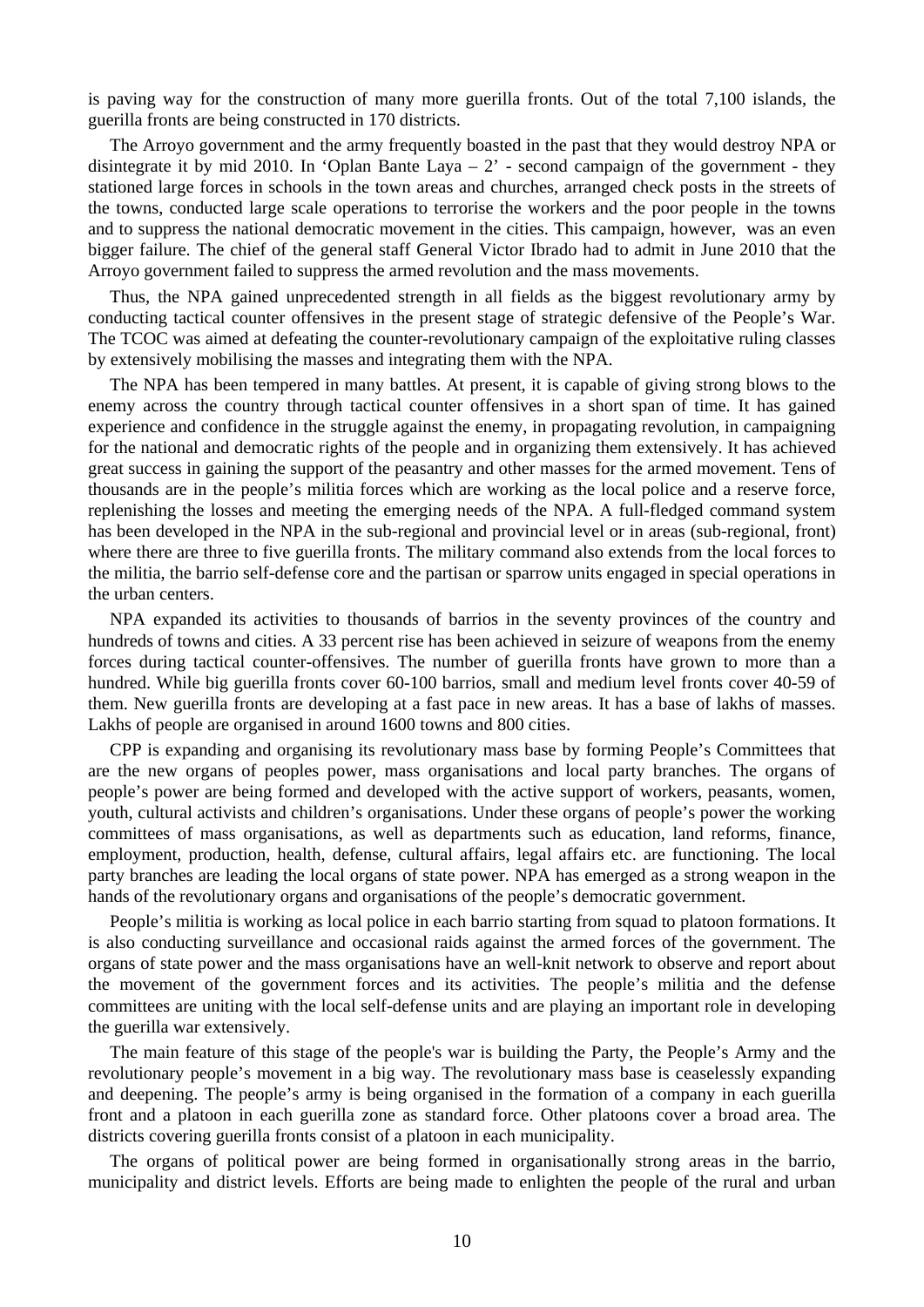areas and to organise them. United Fronts are being constituted locally and in the higher levels. There is more recruitment in the rural areas. There is a rise in the recruitment in the urban areas too.

As a result of regular recruitment, training and the intensified tactical counter-offensive, the number of red NPA warriors have increased in thousands. Their morale is high. In some areas there are temporary difficulties due to the concentrated attacks by the enemy. Anyway, the people are resisting the cruel deeds of the enemy forces. So the peasantry and the activists are inevitably joining the people's army.

The NPA is also concentrating on carrying out genuine land reform that is the vehicle for New Democratic Revolution. It is uniting and organising the main force of revolution, the poor peasantry and the agricultural workers. The local party branches and the peasant organisations are being coordinated and the NPA units are taking up the programme of minimum land reforms (reduction of tenancy rates, elimination of exploitation by usurers, hike in the wages of agricultural workers, remunerative market prices for crops, encouragement to the agricultural and agriculture-related products) in the maximum possible areas. Wherever possible it is also implementing the maximum land reform programme (occupation of land, returning the lands to the peasantry from the landlords, land redistribution, technical, financial and other kinds of help to the poor peasantry, etc.). The people's army is standing in support of the peasantry and is taking up land reforms according to the laws of the people's democratic government. The people's army which has been united with the peasantry has become a decisive force in advancing the armed agrarian revolution.

#### **'Oplan Bayanihan'**

From the first president of the Philippines Rokjas to Gloria Arroyo, all the comprador ruling governments considered the revolutionary movement under the leadership of CPP as a threat to their exploitative rule. So they unleashed 'Internal Security Operations' (suppression and extermination operations) to eliminate the movement under the direct or indirect supervision of the US imperialists. Under the leadership of the CPP, NPA defeated all these past campaigns and took the People's War to new heights.

The comprador Benigno Aquino government that came in place of Arroyo in 2010 could not digest the fact that the Filipino people were advancing on the path of revolution under the proletariat leadership (CPP, NPA, NDF) to put an end to imperialist exploitation, oppression and control and the semi-colonial and semi-feudal system. US imperialism and its comprador ruling classes are afraid that if the Philippine revolution gathers more strength, their exploitative interests would not be sustained. They are trying to deceive the people and to give a blow to the revolutionary movement by tarnishing the revolutionary movement. They are propagating that the violence of the Communists is the sole reason for the backwardness, poverty and other social problems of the country. With the aim of suppressing the Filipino revolutionary movement they have now taken up another extensive, multi-pronged, comprehensive counter-revolutionary war called 'Oplan Bayanihan' under the guidance of the US counter-insurgency establishment.

The Philippines government claims that 'Oplan Bayanihan' is a 'strategy centered around the people' and that it is a counter-insurgency operation taken up under the framework of human security operations. It also claims that this campaign would strengthen the role of 'non-combat' military operations and that it would include civil military operations (CMO) and development activities. Moreover, it is also claimed that the campaign will reduce combat operations and bring peace and prosperity to the villagers through good administration, creation of basic services, economic reconstruction and stable development and reforms.

In fact, there is no fundamental or qualitative difference between 'Oplan Bayanihan', 'Oplan Bante Laya  $-1$ , 2' and other earlier suppression campaigns of the Philippines army. The only novelty is that the old Oplan has now adorned a new veil. The government is propagating in every nook and corner of the country that it is nothing but a massive scheme for the promotion of peace-development-human rights. It is parroting the slogan of 'peace', portraying this cruel military repressive campaign as a pure 'peace-development' initiatve and is mystifying the real character of these three-pronged (combat, intelligence, civil-military) operations.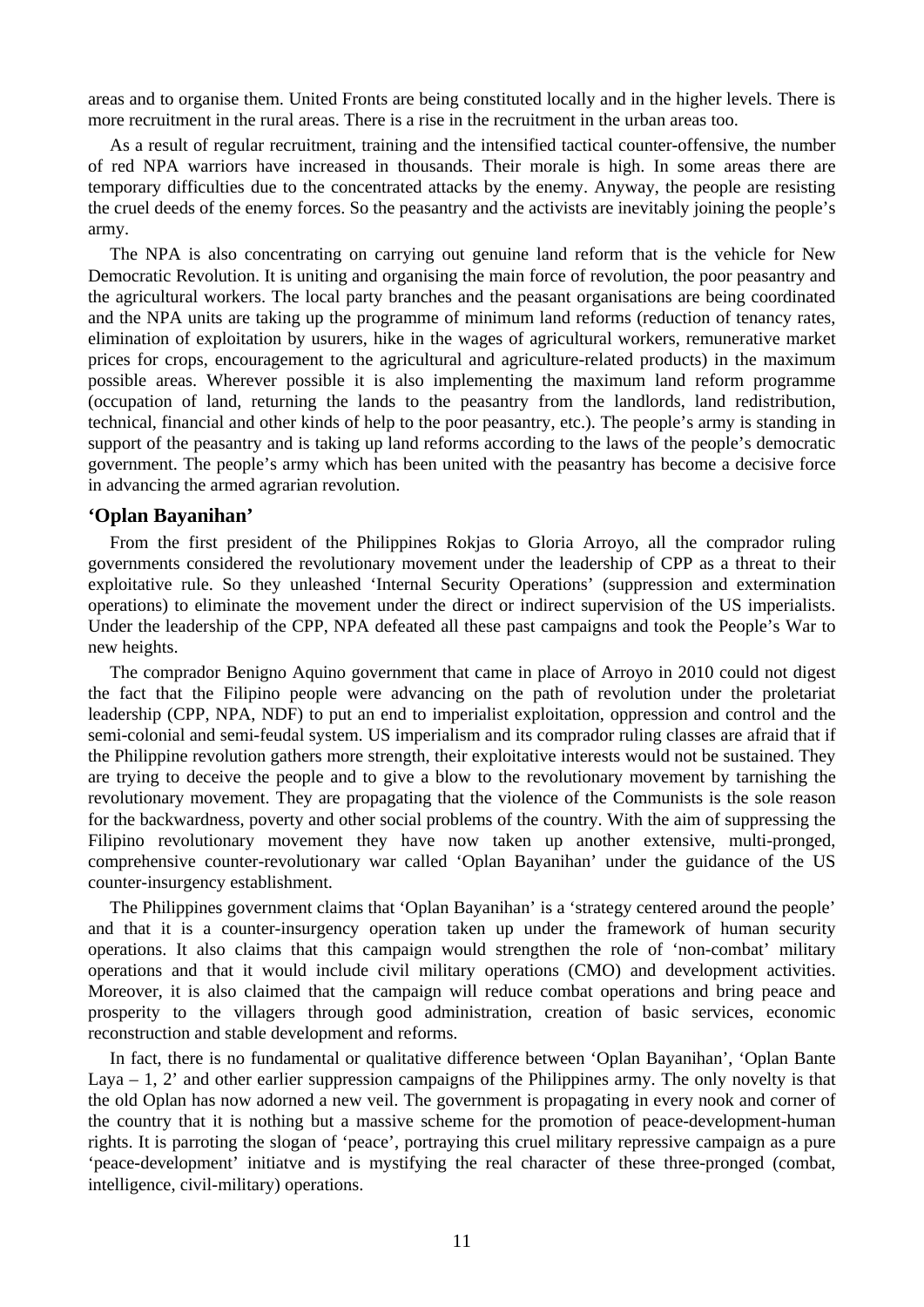The Aquino government has announced that 'Oplan Bayanihan' would concentrate on a threepronged strategy to defeat the danger posed by the communists. This is a revelation of the operation's true essence. Combat and non-combat (intelligence, civil-military) operations are being conducted in a coordinated manner under this repressive campaign. In order to deceive the people, to give a blow to the revolutionary movement, to incorporate civil agencies and public organisations in the counterrevolutionary war and to prevent any protest against the Philippines army, the Philippines government is experimenting on these two fronts. The objective of the non-combat military operations is to strengthen the intelligence network and to supply accurate information for combat operations.

'Oplan Bayanihan' claims to be in favour of peace and justice. But no commitment to peace is visible in the agenda of this campaign. The Benigno Aquino government has made no serious effort to hold peace talks with the NDF. Till date, there is no indication that the government wishes to or is ready to do anything other than demanding the surrender of NDF. All the officers and bureaucrats who represent the government in the peace talks do not get tired of spilling venom against the communists. They and their government have no respect for the revolutionary movement and the masses.

In reality, the Benigno Aquino government is intent on intensifying the mopping-up operations in the rural and urban areas, red as well as white areas through 'Oplan Bayanihan' and to expand the drag-net against the revolution continuously.

The Aquino government is taking up massive 'scour and wreck havoc' campaigns in the guerilla fronts, guerilla zones and guerilla bases in order to destroy the Party and the New People's Army by concentrating its military, police and civil administration in the rural areas. The aim is to cut off the people's support to the movement and its mass base in order to give a final blow to the fighting capability and the aspirations of the masses. Through 'peace and development team operations', it is concentrating on creating white terror – kidnapping, torture, murders, pressurising people to become informers, keeping vigilance, recruiting them in counter-revolutionary organisations, conducting psychological operations, destroying the mass base by 'divide and deceive' tactics, and so on. The government's military and police gangs are carrying out surveillance operations to identify the guerilla units, party cadre, members, people's militia, leaders of mass organisations and activists in order to eliminate them through combat operations. They are kidnapping, killing or putting people in jails. They are also utilising these operations to pressurise the masses to turn against the revolution. The combat operations are concentrating on 'relentless pursuit and repression' to destroy the regular guerilla units.

The armed forces of Philippines are taking up the tactic and method of gradual constriction. They are deploying an operational command at brigade level with one or two battalions to take on each guerilla front. They are conducting 'clear, hold, consolidate and develop' campaigns. The mopping-up operations in the Caugar 69 IB red areas in Central Luzon, which is based on the experience of 'Oplan Bante Laya', is a model for these operations.

The war front is divided by the armed forces into three different kinds of areas - area of combat operation, area of intelligence network, extended area - and different methods of operation are applied for them. Intense combat operations are conducted in the guerilla bases under the leadership of the Philippines army. This is called the key-hole approach. In this method, the government armed forces chase down the guerilla units in the guerilla zones into the area of informer network. These are called areas of intelligence operations. Then they search the residential areas and carry out attacks in a planner manner. This combination of combat and intelligence operations are being taken up extensively to stop the expansion of NPA to the extended areas where the intelligence operations of the Philippines army are weak.

The Philippines government and its army claim to be working for peace. But this is a white lie. Rather, it is working to destroy the revolutionary and progressive organisations of the country. On the one hand, it is unleashing white terror and fascist repression to mop-up the areas where the influence of revolutionary and progressive ideas is visible. On the other, it is pretending to be the champion of peace and human rights. Moreover, it is portraying the common masses who are organising resistance through collective action as violent criminals and terrorists. Thus, the government is trying to justify the targeting of the masses through fascist violence of the state. Not only the underground activists, but also the leaders and activists of legal and progressive organisations are being murdered with impunity. The Philippines army is justifying its fascist crimes as legal deeds. The government agencies create false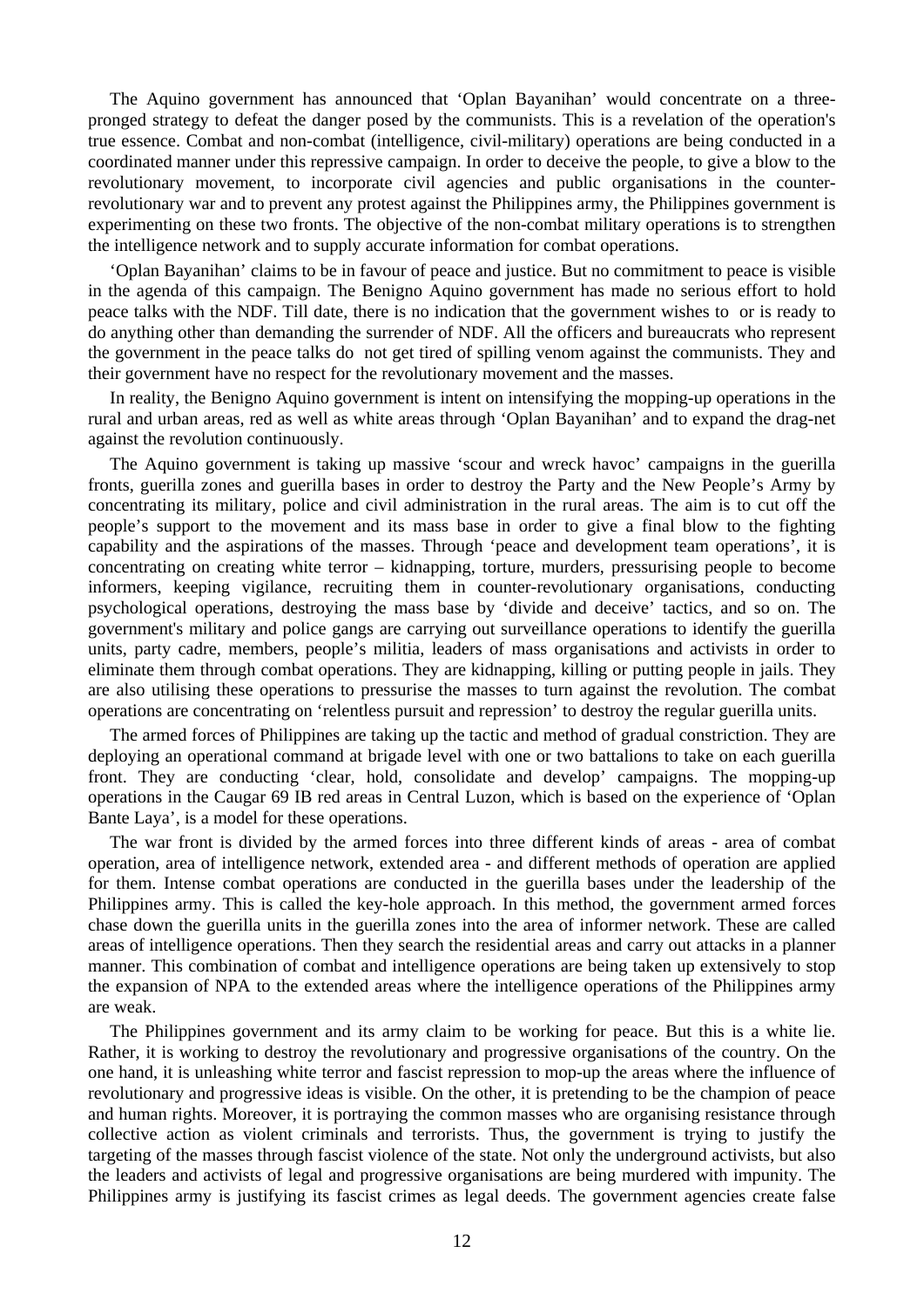evidence to frame the revolutionary and democratic forces. They foist on them one criminal case after another. They utilise all the methods that lay in the armoury of the corrupt courts and lawyers. They indulge in torture, threat and assault.

The special feature of Oplan Bayanihan is that it is concentrating on Civil and Military Operations (CMO). It involves civil agencies, civil organisations, NGOs, government officers, employees, churchrelated persons, mass media (electronic, print) and people from other fields in the society. It is intensifying anti-revolutionary propaganda and psychological war operations. Thus, by using pressure, fear and isolation, it is trying to make the NPA and the revolutionary organisations surrender.

The government has claimed that the attacks on the NPA are legal and is trying to prove that the Philippines army is clean. It is giving utmost importance to CMO operations and intelligence-gathering and trying to conduct military attacks with precise information. As a part of this strategy, it is forming reactionary organisations (civil and voluntary organisations, barrio protective system, sector protective system, etc). Extensive intelligence network (barrio intelligence network, technical intelligence network, school intelligence network, factory intelligence network, etc.) and other such networks are being formed. People's meetings, anti-communist rallies, employment schemes, community development programmes and such other things are being conducted by the reactionary government. It is taking up extensive counter-revolutionary propaganda through radio, TV broadcasting, audio-video programs, literature and cinema.

The government's armed forces are also taking up White Area Clearing Operations in the white areas with CMO battalions. They are particularly targeting the cities where revolutionary and progressive organisations are active. In this way, it is conducting mopping-up operations to eliminate the revolutionary forces in the cities, towns and plain areas that are under the control of the exploitative ruling classes. The target of the CMO operations in the cities is to destroy the revolutionary, progressive parties and organisations, to isolate and suppress them, to control revolutionary propaganda and struggles and in which the masses are involved. It also organises sector-wise counter-revolutionary organisations and activities. As a part of it, sector defense system, anti-communist organisations and parties and intelligence networks are set up. They mainly target the revolutionary cadre, leaders and activists of the legal democratic movement.

#### **The Aquino government militarises the country**

Though the dictator of Philippines Marcos was brought down by a countrywide wave of people's movements, the process of militarising the country to suppress the revolutionary movement and the people's and national liberation struggles under the directions of the US imperialists did not change. The militarisation is taken up with the objective of protecting the rotten semi-colonial, semi-feudal society. So the supremacy of military power that started under the US-Marcos dictatorship is still continuing in the country. It means that the country is under undeclared Martial Law.

There were one lakh soldiers in the Philippines army when Marcos declared Martial law. Now this number has been doubled. The number of police personnel has increased from one lakh fifteen thousand to one lakh forty thousand. The number is much higher for paramilitary forces and the armed forces under the control of the army. The Philippines army is being modernised under the guidance of US military advisers. Key officers of this army are sent for advanced training to the West Point Military Academy, Annapolis Naval Academy, Port Bening and other institutes in the US. They return as CIA agents. The Philippines government is taking up counter-revolutionary campaigns according to the US military strategy. The present 'Oplan Bayanihan' is a part of it.

The poor peasantry and the national minorities are the main targets of the Philippines army. This militarisation is only for repressing the people's resistance, to destroy the developing people's democratic power and to protect the foreign commercial interests. The rural poor are being subjected to undeclared military rule to facilitate foreign mining, commercial plantations and big commercial agriculture. Also, militarisation is going on in areas where mega dams are being built for the serving foreign companies and where destructive 'development' projects are being taken up.

The repression under Oplan Bayanihan is most cruel and barbaric. Murders, kidnapping, torture, patrolling, arrests, detainment, violation of civil and democratic rights are going on in an indiscriminate manner. Bomb attacks, shoot outs, massacres are becoming the norm. This military operation is destroying the people's livelihood, homes and properties. People are leaving their ancestral land in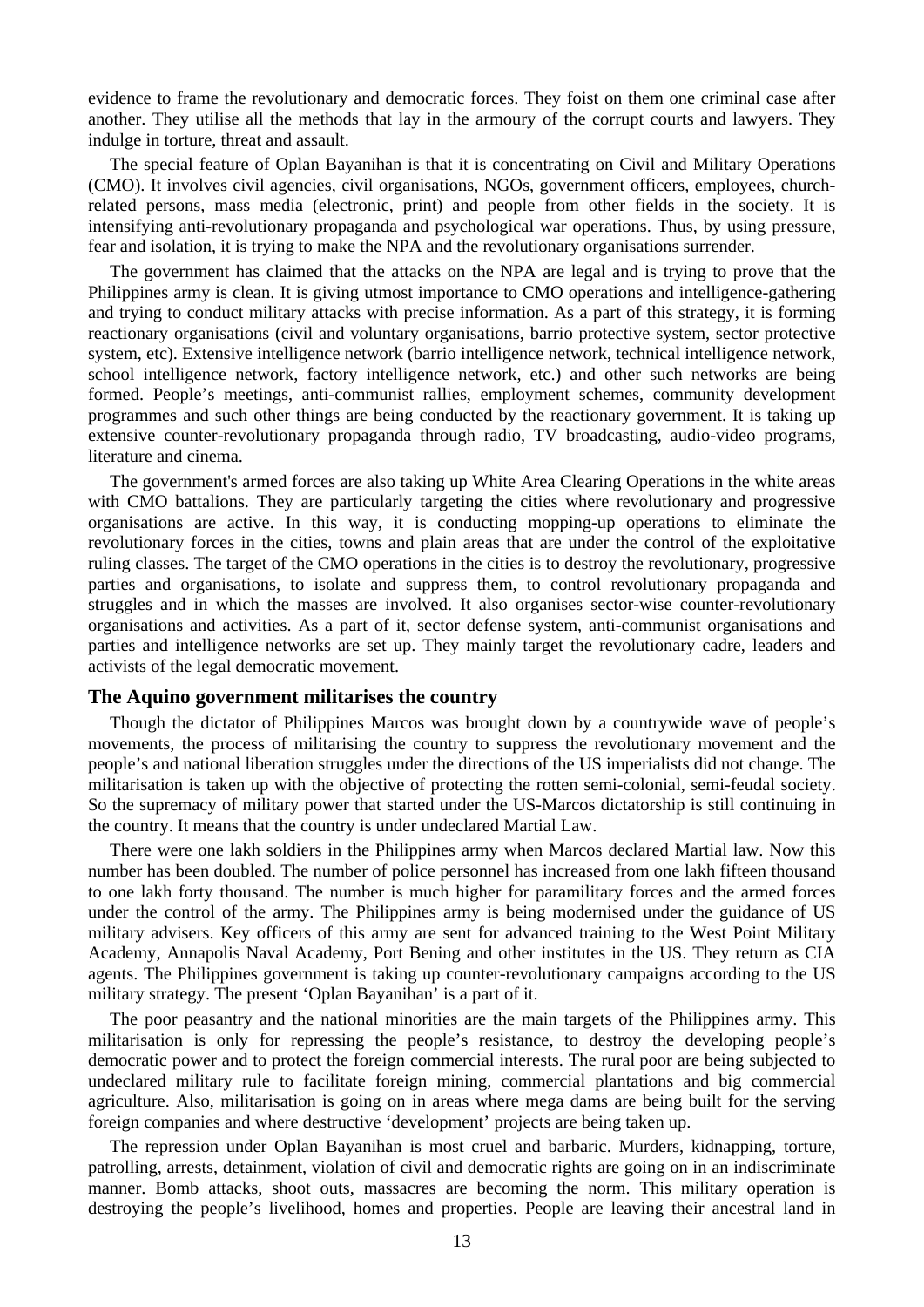thousands and migrating for safety. Villagers are forcibly inducted into the mercenary paramilitary groups and vigilante gangs.

It is since 2011 that cruel the military operations in the name of Oplan Bayanihan are being carried out under the pretext of 'peace and development'. Villages are brought under the control of the army teams in the name of Community Organizing for Peace and Development (COPD) through 'special operations'. Schools, community halls and other public buildings are being converted into army camps. The soldiers are forcibly occupying peasant's houses and property.

The army is also liberally spending public funds to win over the women and youth in particular. It is promoting the consumption of drugs, liquor and other harmful practices to divert the youth from the revolutionary struggle. Lumpen elements among them are identified and recruited into the army's intelligence network.

There is an increased vigilance on the activities of the villagers. The soldiers visit every house in the name of collecting population statistics and try to identify individuals and organisations that are against the government. Curfew and other repressive measures are being frequently resorted to, as if Martial Law is the order of the day. The people suspected to be against the government are slapped fake criminal charges to prove that they are members of the NPA.

The army is spreading rumours in order to break the unity among the people and to weaken their resistance. The military is implementing counter-revolutionary activities like schemes of direct cash transfer to the people and sham agricultural reforms.

#### **Fake reforms to divert the masses**

The Aquino government's claim that development for the people through various schemes is the real purpose of 'Oplan Bayanihan' is an outright lie. In fact, 1.9 billion Pesos allotted for these schemes were spent on psychological warfare in the Samar province in East Visayas and other strongholds of the revolutionary movement. The military, police force and the local government units are initiating these schemes in a coordinated manner to suppress the NPA. These schemes were introduced in Balangiga and Maslog town in East Samar, Laoyang, Mandragon and San Rok in North Samar. Not only the government authorities but the military too is implementing these schemes through CMO battalions. This is clearly an integral part of Oplan Bayanihan.

Along with these, propaganda activities and intelligence networks too are being coordinated by the armed forces. They are gathering comprehensive and wide-ranging area-wise intelligence. For example, in the name of a drinking water project, information about all the water sources in the areas of the revolutionary movement was collected and maps were prepared. In the month of September 2012, when the governmenmt tried to photograph the villagers in Lete barrio, the villagers fiercely resisted. They exposed the conspiracy of the army through radio. In 2013, the government is constructing a USfinanced highway in the border of North and East Samar to facilitate the speedy movement of the army against the revolutionary forces. The aim is to crush the people's resistance against the entry of big mining companies into the region.

The Benigno Aquino government is trumpeting a poverty eradication programme with much fanfare called 'conditional money transfer scheme'. Through this, the government authorities would give money to the rich peasants and sponsor poor families. The real aim of this project is to buy off the obidience of certain communities within a short time. This scheme is mainly implemented in the guerilla fronts. The objective is to help the counter-insurgency plan 'Oplan Bayanihan'.

## **Counter insurgency plan for the protection of eco-tourism and interests of heavy mining**

The environment and the fishing industry of the country are facing a serious threat from eco-tourism and under-sea mining that brings a lot of money to the US, Europe, Japan, Australia and other imperialists. Fisher-folk and peasants are displaced from thousands of hectares of land to make way for exploiting black sand, gold, copper, lead and zinc and also for the exploration of natural gas and oil. The Filipino fisher-folk are taking up agitations against these projects. The Aquino government is channelising its counter-insurgency campaign Oplan Bayanihan to suppress these struggles as well. As a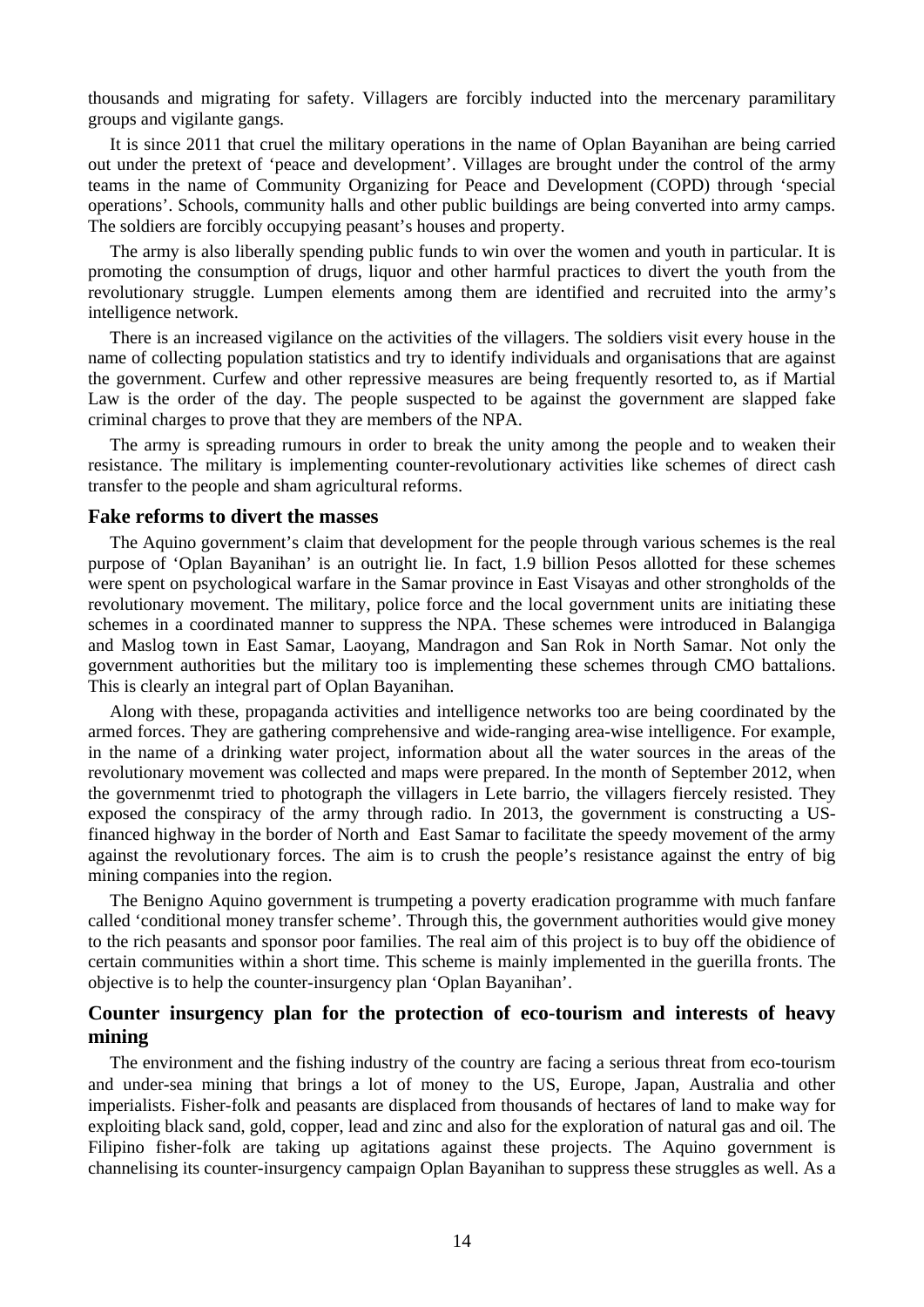part of it, vigilance and intelligence operations are conducted against poor fishing communities, mainly in the Bycol region and West Mindanavo regions.

While the Aquino government is facilitating the loot of mineral wealth of the country and destruction of the environment, its fascist army is continuously attacking the leaders and activists of the Lumad minority who are opposing the heavy mining. The Lumad people are demanding that the 52,000 hectares of hereditary land should not be given to the mining companies and plantations. But the people of the Lumad minority are being forcibly displaced. There is no respect for their rights. The murderous 'New Indigenous People's Army for Reform' - a paramilitary force - was constituted by the planners of Oplan Bayanihan to forcibly displace the Lumad minority. Many counter-revolutionaries were armed. As a result there is terror in this area. Atrocities are committed on the peasantry, especially on women and children. Recently the armed agents of the government attacked the protesters against mining. Seventy four Lumad activists were arrested and charged with conspiracy cases alleging that they were in contact with NPA. Thus, the government is depriving the people of their hereditary lands and are indulging in wanton attacks on the old and the young. The Lumad leaders who are vocal against these atrocities are being murdered. The leader of the Lumad nationality Kagayan De Oro was murdered in October 2012. Gilbert Paborada, the president of 'Panagalasag', a frontal organisation of 'Kalumbe' (the regional united front of the Lumad organisations in North Mindanavo) that is opposing heavy mining, was shot dead. The Lumad people of the Tigvahanan tribe agitated for six months. Their barrio captain and the leader of the movement Jimmy Liguyan was murdered by the New Indigenous People's Army for Reform in order to chase the people away from this area.

Jenasque Enrikwij, general secretary of 'Kasalo' organisation that has been fighting against turning the Karaga region into a military hub and opposing the attacks on Mamanva minorities, Katribu, the vice-president of the local People's Party, and 36 others were foisted with false cases and arrested. Earlier, 37 leaders of 'Mapasu' organisation were arrested under the pretext that they had weapons and explosives. It is not surprising given the fact that 'Mapasu' has been opposing the transfer of the hereditary land of the Manoba people in Liyanga, San Agustin, Marihatag and Tago of Surigavo Del Sar to big mining companies.

#### **Benigno Aquino's deceptive posture towards people's rights**

Benigno Aquino has unleashed fascist repression on the Filipino people on one hand and has extended support to the human rights declaration of the Association of South East Asian Nations – ASEAN, on the other hand. This only exposes his duplicity. Such drama is only to mislead the international society. This human rights declaration was agreed on 20th of November 2012 in the ASEAN summit in Cambodia. In the same period of October-November 2012, the Philippines army massacred pregnant women and children. In the same month the army beheaded a barrio officer. Peasants and tribal women in the Rizal area of Samar were kidnapped. In Compostela Valley the army indulged in indiscriminate arrests. It created a hit-list of 28 citizens in two towns which the Cordillera Human Rights Alliance brought to light. The president of the Alliance too is in the hit-list. In the same November, the government increased the booty on the heads of revolutionary leaders. This has led to more violations of peopele's rights. The Philippines government, as usual, is hiding facts, telling lies and covering up its fascist crimes.

As a part of the peace talks between the Philippines government and the NDF, a Joint Agreement was signed guaranteeing th3e safety and immunity for both sides. According to this agreement, consultants on behalf of the NDF could not be arrested. But till date no one has been held guilty for consultants who were under protection but went 'missing'. Moreover, 114 persons have been murdered so far by the government's forces in the last two years of Oplan Bayanihan. Attempts were made to murder 127 more persons. Dozens of persons have been tortured. Twelve persons are still missing.

#### **Counter-revolutionary propaganda war of Benigno Aquino**

Benigno Aquino has brushed aside all the allegations of violation of people's rights and atrocities against them as the 'propaganda of the Communists'. The government is spending millions of Pesos for this psy-war. He and his military officers are churning out fabricated statistics and surveys to cover up the intensity of poverty, unemployment, high prices, low wages, hunger, housing, landlessness and other such acute social and economic problems. He is openly threatening the dissenting mediapersons and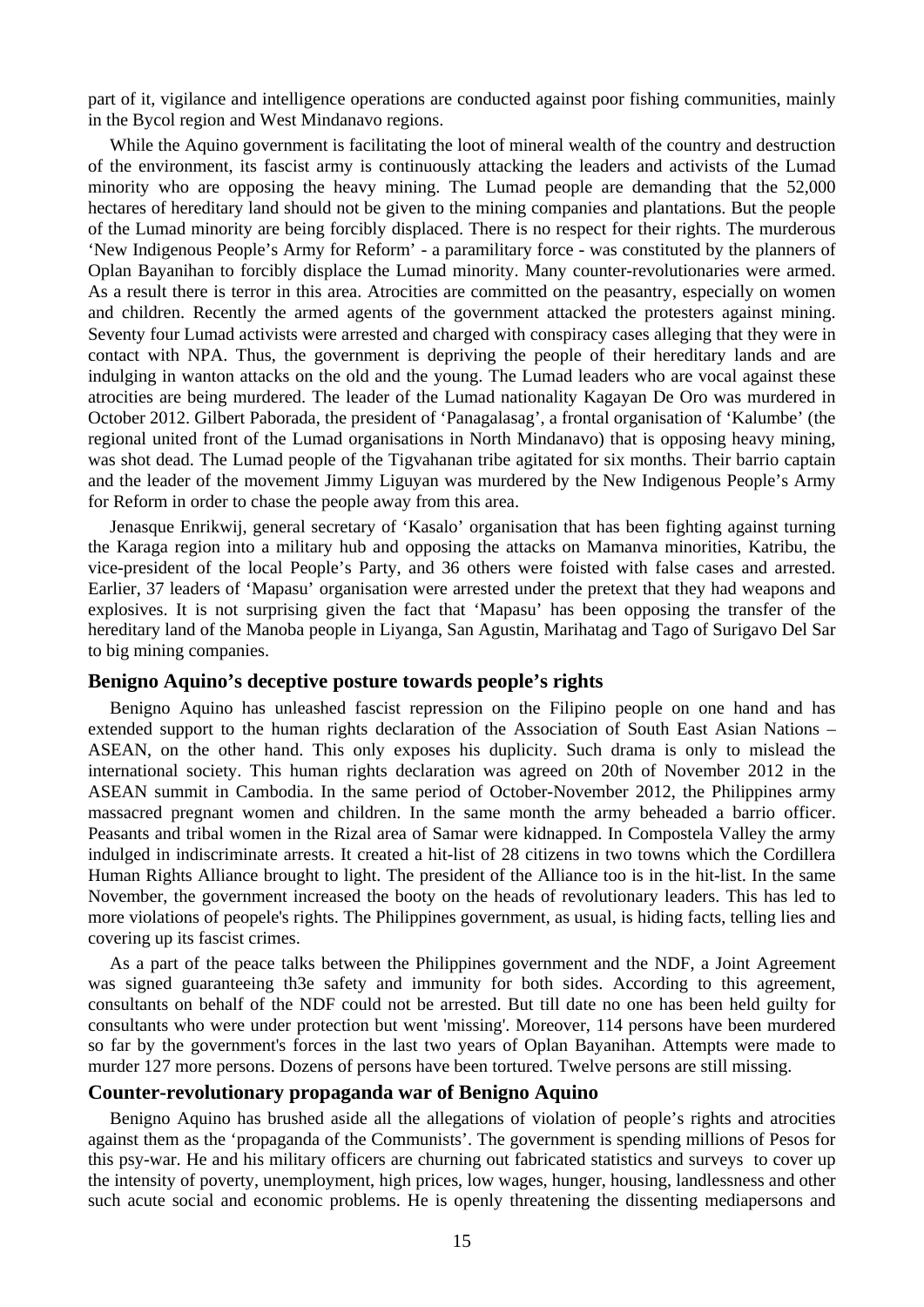intellectuals. In this way, Aquino reminds the people of the dictator Marcos. After putting seventy thousand individuals in jail under the Martial Law, Marcos claimed that there were no political prisoners in the country. In the last two years of Benigno Aquino's government, 170 out of the 385 political prisoners are still languishing behind bars. It is a brazen lie that there are no political prisoners in jail.

### **'Oplan Bayanihan' is against 'Peace'**

The government is planning to keep away from the peace talks. It is treating the revolutionaries and the leaders of the movement as ordinary criminals and subjecting them to brutal attacks. It is threatening that if the revolutionaries do not surrender by the third anniversary of Benigno Aquino government, there would not be any peace talks. On the other hand, the government and its bourgeoisie intellectuals are enthused that if 'Oplan Bayanihan' military repressive campaign is successful, there would not be any need for peace talks. In fact, the peace talks failed to conclude even a ceasefire agreement so far. The government is asking the revolutionaries to surrender unconditionally. It has refused to release the individuals under the protection of JASIG and the 350 political prisoners. It is opposing fundamental economic change and even political and constitutional reforms. The situation reveals that the drama of peace talks might be stopped at any moment.

The peace talks that the Benigno Aquino government held with the Moro Islamic Liberation Front too were a failure. Since the agreements were not implemented, the Moro rebels decided to take the path of struggle for their right to self-determination.

NPA, NDF, many independent peoples' organisations and civil liberties organisations are taking up resistance struggles in armed, unarmed, secret and open forms against Oplan Bayanihan under the leadership of the CPP for the last two years. They are seriously opposing the conversion of the country into a military hub in the name of peace and development. They are demanding a stop to the counter revolutionary war that is going on in the interest of the imperialists, especially US imperialists. They are working determinedly to defeat the counter-revolutionary war 'Oplan Bayanihan' that opposes the armed revolution and the national and social liberation of the people.

## **Resisting Oplan Bayanihan, the Filipino revolutionary movement advances towards achieving higher aims**

The CPP has traversed the initial stage of Protracted People's War - the stage of strategic defensive in 2011 and is working towards entering the stage of strategic equilibrium. The domestic and international situation is favorable for this. The Party has a correct line to achieve the same. It has called upon the party cadre and the masses to advance the People's War to fulfil the aspirations of the people for national liberation and democracy.

The Party has concretely formulated a five year programme to reach the stage of strategic equilibrium. It is clear that advancing the People's War is the only path to achieve the goal of revolution. The Communist Party of Philippines took up the following tasks to reach its goal – the party must be prepared ideologically, politically and organisationally. It must lead the New Democratic Revolution and develop efficiency to advance the People's War from the present stage to a new stage.

It is clear that following Marxism-Leninism-Maoism, the party, NPA, NDF and other people's revolutionary forces will fulfill great tasks and achieve great successes. The party has taken up the task of enhancing its membership from tens of thousands to a minimum of two and a half lakhs. In order to reach this target, they are developing people's movements in the towns and rural areas. It has planned to send party members among workers and educated youth to the People's Army, mass work and organisational work of party branches, mass organizations and organs of state power in the rural areas. The people are being roused with the politics of New Democratic Revolution. The anger of the masses towards the exploitative rule is being organised into a revolutionary upsurge.

In the same way, the emphasis is to expand the patriotic and progressive mass organisations. The CPP plans to train them to work as militant organisations in order to take up the acute problems afflicting the people's lives, to enhance the militancy of the masses and to bring pressure on the exploitative government. Similarly, efforts are being made to strengthen the urban people's movement.

The situation in the Philippines is very much favorable for the advancement of the revolution. Sharp hike in oil prices, essential commodities, rural poverty, rising unemployment, landlessness and homelessness, lack of healthcare, cuts in welfare services and other problems are increasing the people's sufferings. The CPP is aware that the people must be roused against these issues and must be mobilised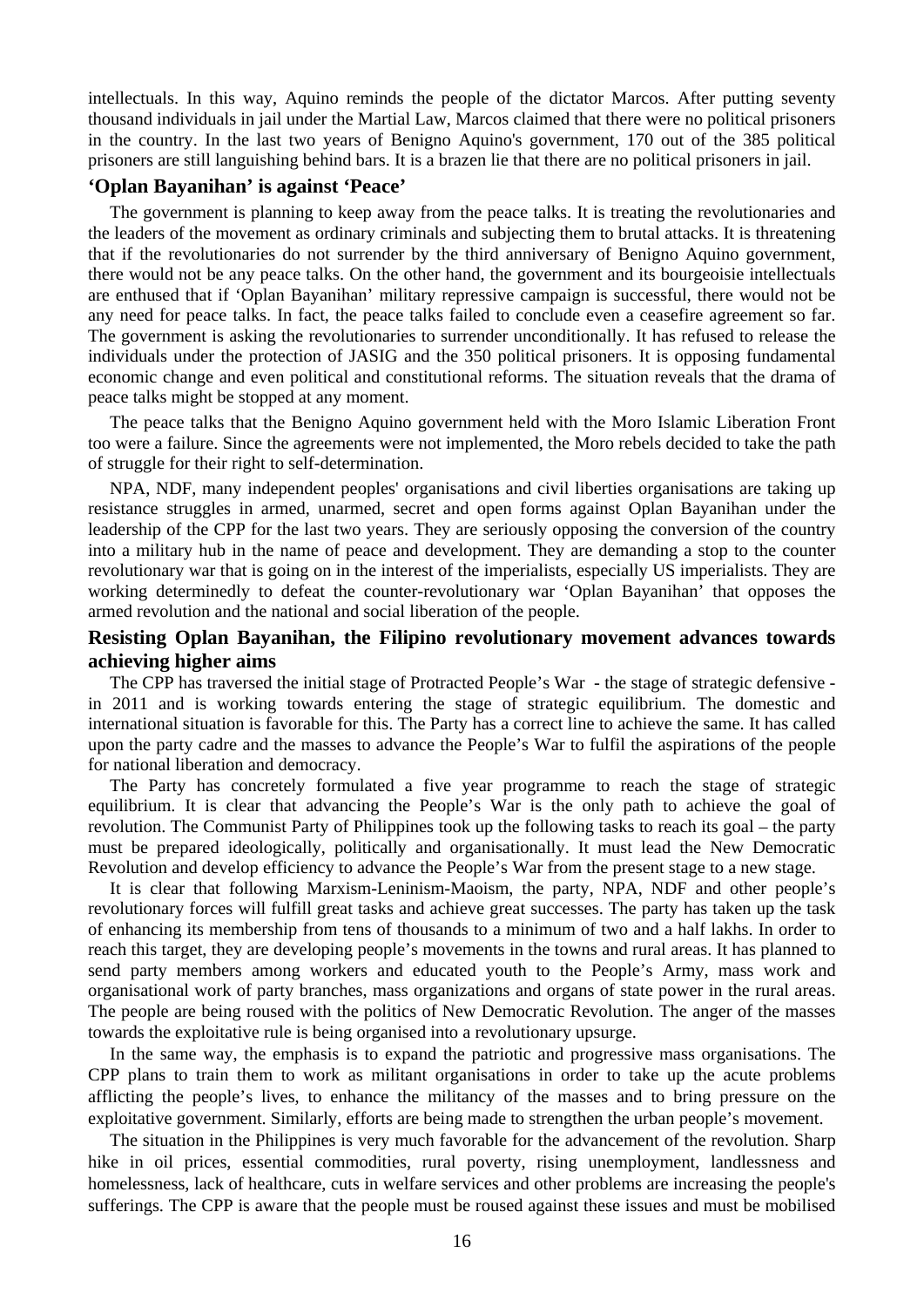into political struggles. The mass movements in the towns are working with the aim of bringing the broad urban masses into the struggles.

The Filipino people have enormous experience of struggle. If Benigno Aquino attacks the protester, if he tries to suppress them, as it happened in the history of Philippines, as it is happening in various countries, the people would rebel en-masse. A strong legal democratic movement in the towns would compliment the struggle of the masses and revolutionary forces in the guerilla fronts.

The NPA is the principal form of organisation of the Party to rouse, mobilise and consolidate.the people. It is entrusted with the task of conducting mass work, constituting organs of state power and mass organisations, local militia and self-defense units in mass organisations, and so on. With the intensification of the war, the responsibility of organising the masses is being gradually handed over to the local party branches and mass organisations. The objuective is to allow of the People's Army to concentrate more on political and military training and combat tasks.

The People's Army has the task of intensifying and expanding the guerilla war basing on the continuously expanding and deepening its mass base. NPA is increasing its participation in combat duty, mass work and production activities in specific periods. Relentless tactical offensives are being planned to seize more weapons. There are also plans to increae the few thousand red warriors to many thousands in order to take on Oplan Bayanihan. It set for itself the aim of gathering twenty five thousand rifles to move into the stage of strategic equilibrium.

The NPA is striving to enhance higher-level fighting capacity to advance from the stage of strategic defensive to the stage of strategic stalemate within one or two five-year plans. Increasing the flexibility in implementing the tactics of centralization, decentralization and shifting of forces is aimed at. All the present 110 guerilla fronts or most of them are being developed into company fronts and new guerilla fronts are being formed. NPA aims to increase in the coming five years the number of the guerilla fronts to at least 180. All the above measures and plans would create opportunities to attack, defend and to develop guerilla war in a fast pace, for the construction of full-fledged strong local guerilla forces and people's militia of the NPA consisting of regional forces.

The CPP aims to expand the revolutionary movement to all the rural districts in the next five years. It wants to integrate the armed revolutionary movement with agrarian revolution and the establishment of revolutionary base areas. This is because the peasantry would join the People's War and support it only if their land problem is solved through the minimum and maximum land reform programmes.

The Party and the NPA will definitely develop and expand by bringing together and utilising the friendly forces directly or indirectly through the efforts of the United Front. While strengthening the people's movement on the basis of the alliance of workers and peasants, the urban petty bourgeoisie can be unified with the basic classes in an alliance of progressive forces. The national bourgeoisie can also be unified with this alliance of progressive forces. The national minorities struggling for liberation such as the Moro people can play a major role in the United Front against American imperialism and the reactionary Manila government.

## **Countrywide people's resistance and intensifying tactical counter-offensive of NPA against Oplan Bayanihan**

In the present situation of crisis while the Benigno Aquino government is increasingly proving to be anti-people, anti-national, anti-democratic, corrupt and cruel, the revolutionary force too are increasing in strength. The rocketing prices of oil, food and other essential commodities signal the upcoming political storm. The issue of corruption is going to become one more bane for the Aquino government. People are putting forth severe criticism of Aquino in his failure to investigate Arroyo for corruption and violation of peoples' rights. They are also dissatisfied with the government for its failure in dealing with the financial crimes of Eduardo Ko Jwanko, Lucio Tan and other such persons who gave large amounts of money for the election campaign to Benigno Aquino in 2010. Recently various scams came into light that is tearing the anti-corruption veil of Aquino.

The armed forces of Benigno Aquino are shaken by the hundreds of small, medium and large scale tactical counter-offensives of the NPA. The army has a tough time facing these actions taking place in a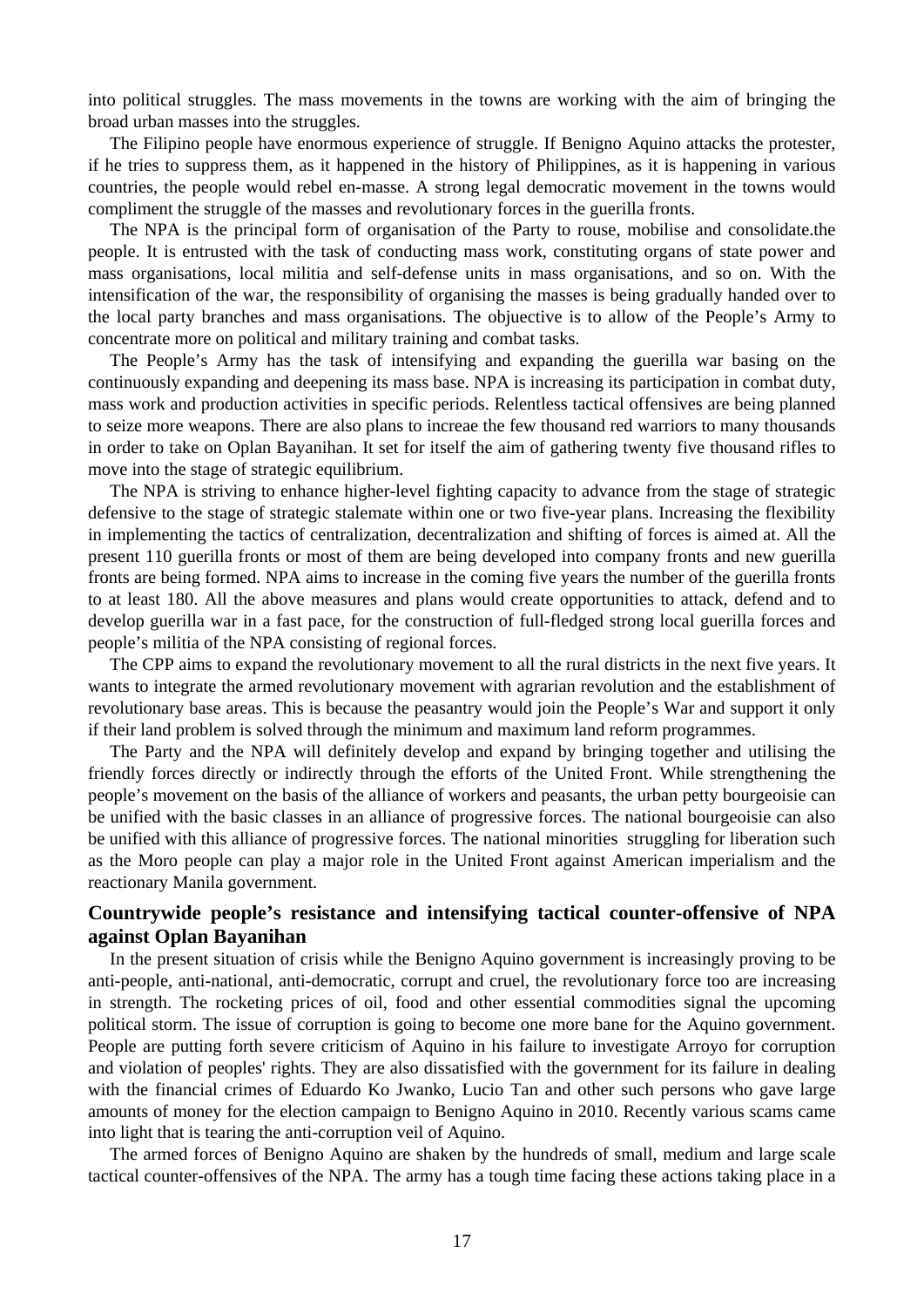large scale. The heroic resistance is gaining the form of People's War with the active participation of lakhs of masses.

The Philippines army has turned into an instrument in the hands of multinational companies, big comprador bourgeoisie and the landlords. So the movement against government's militarisation drive has become an inevitable part of the anti-imperialist, anti-feudal struggle. The masses are intensifying their movement for protection of civil and democratic rights, for agrarian reforms, for the advancement of democratic movement and for the right to self-determination. The recent attacks of the NPA on the heavy mining companies in Surigao and Batuwan and on the Sumitomo plantation inspired the people and revolutionary forces across the country. Workers in the factories, poor people in the towns, rural communities and school students are coming on to the roads carrying demonstrations. The workers are resisting capitalist exploitation and state repression through strikes and other forms of struggle. Apart from struggles for occupation of land, protest demonstrations, submitting of memorandums in a big way and street fighting, the peasantry is participating in armed actions. They are resisting the feudal, semifeudal exploitation, land occupations and fascist atrocities.

The urban poor people are resisting the atrocities of Benigno Aquino government. The United Front of the town poor in Quezon, the 'September 26th movement' is leading the people. The people are facing in person and chasing away the police when they come to arrest their leaders like the chairperson of Kadame, Jocy Lopez. In the city of Quezon, the people got down to agitation when the colonies of the poor people were destroyed for the construction of district trade center. The government was forced to issue orders suspending the eviction. The people in the cities are fighting the police forces in the cover of barricades in protest to the eviction of slum areas and the shifting of town people to distant places for the sake of various anti people constructions.

Thus the Filipino people are fighting militantly in the towns, villages, factories, slums, universities and offices and with arms too, thus inspiring the exploited masses across the world.

## **Oppose 'Oplan Bayanihan'! Build solidarity movement across India in support ofthe revolutionary movement in the Philippines!**

Oppose the counter revolutionary 'Oplan Bayanihan' that is indulging in murders, atrocities, arrests, torture and displacement on the Filipino masses and creating terror, for the protection of the interests of the American imperialists, big comprador bourgeoisie and big feudal classes! Demand the withdrawl of all the American military bases in Philippines! Demand immediate stop to the war of Benigno Aquino on the people! Demand the withdrawal of the army, police and paramilitary forces from the areas of struggle and the attacks of the same! Demand the unconditional and immediate release of all political prisoners in the Philippines jails! Extend support to the heroic Filipino revolution going on against the fascist regime of Benigno Aquino. Expose the multi-pronged repressive attack in the Philippines through meetings, seminars, street and group meetings, campaigns, posters, pamphlets and other such forms among the broad masses! 'Oplan Bayanihan' is very cruel but the history of Filipino people and the history of the revolutionary movement in the world reveal that it would certainly be defeated. Finally the imperialists and reactionaries will be defeated. The People shall win.

#### **Dear Revolutionary masses of the Philippines!**

CPI(Maoist) and all the revolutionary masses of the country are extending their strong support and revolutionary solidarity to all of you. Both parties are waging revolutionary wars in India and the Philippines with enormous sacrifices to achieve their immediate and ultimate goals. We promise that we would continue the revolutionary war with indomitable determination, not hesitating for any kind of sacrifices in order to make success the New Democratic Revolution. We also pledge to be a strong cocombatant to the Filipino revolutionary movement as an inseparable part of world socialist revolution. We would thus contribute our bit, with proletarian internationalism to serve the world proletarian revolution and stand firmly in support of the success of NDR in Philippines. The great people of Philippines, CPP and NPA are invincible. The working class and oppressed nationalities and people of the world are with you. Advance ! Ultimately, victory would be yours! Defeat would be to the US imperialists and their Philippine lackeys !